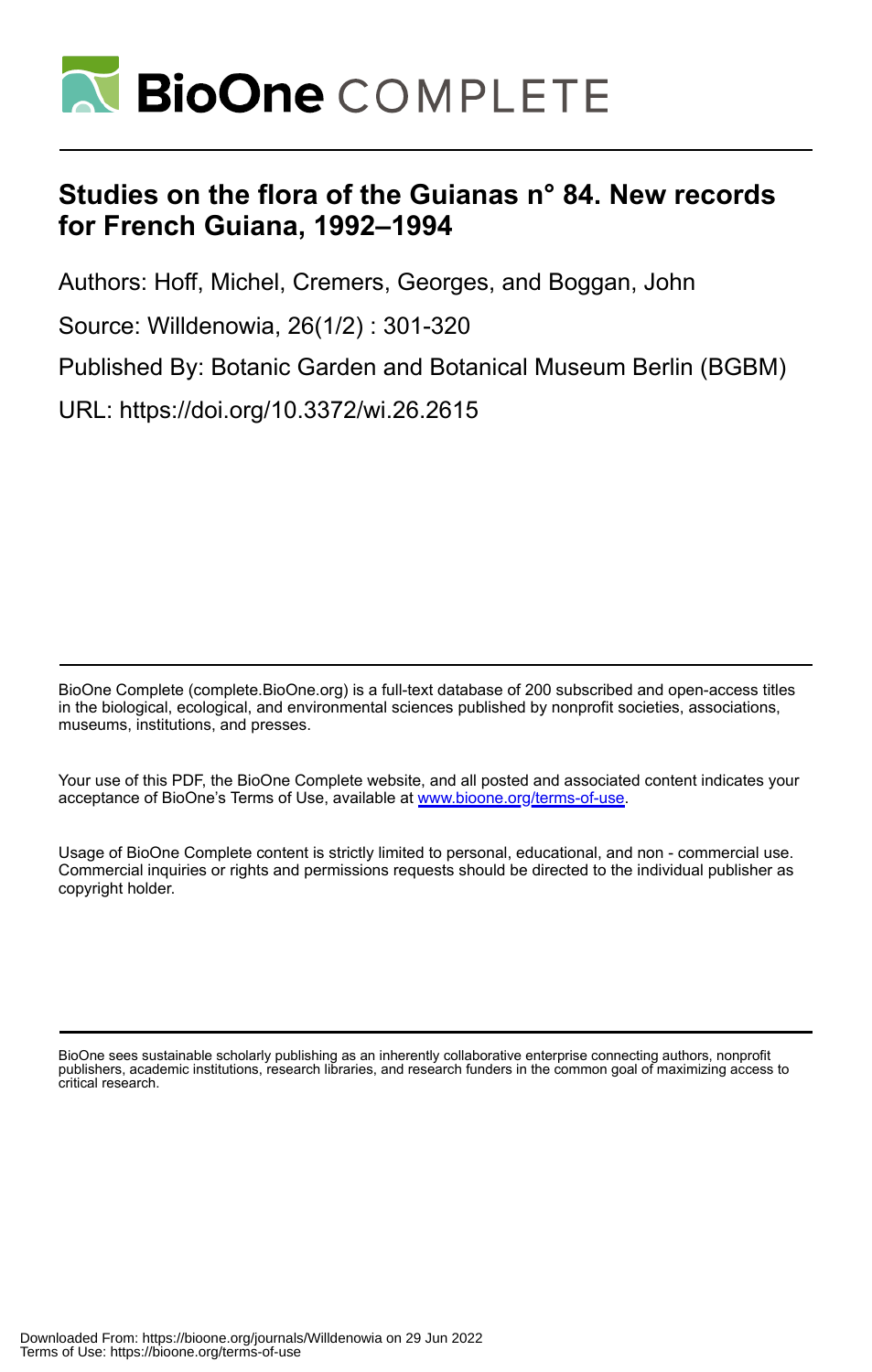## MICHEL HOFF, GEORGES CREMERS, JOHN BOGGAN

## **Studies on the flora of the Guianas no 84. New records for French Guiana, 1992–1994**

#### **Abstract**

Hoff, M., Cremers, G., Boggan, J.: Studies on the flora of the Guianas nº 84. New records for French Guiana, 1992–1994. − Willdenowia 26: 301−320. 1996. − ISSN 0511−9618.

The species richness of French Guiana is still imperfectly known. Based on an analysis of the entries in the 'Flora of French Guiana database', AUBLET, and the comparison with the checklist for the Guianas edited in 1992, its known flora grew richer within three years, from 1992 to 1994, by 308 new species and infraspecific taxa, i. e. at a rate of 5.9%. At present, the known flora of French Guiana consists of 5206 species and infraspecific taxa of higher plants (3662 dicotyledons, 1187 monocotyledons, 353 pteridophytes and 4 gymnosperms). The new records for French Guiana comprise 117 taxa already recorded from Surinam and/or Guyana, 92 taxa new for the three Guianas, 39 taxa new to science, 37 formerly doubtful and now confirmed records of taxa, and 23 new records of taxa of uncertain status. The vast majority of the new records is based on material collected within the last 30 years; two thirds come from the dense lowland forests, 60 % are trees, 30 % lianas and epiphytes, 10% terrestrial herbaceous plants.

#### **Introduction**

It is difficult to measure the species richness of a tropical region. The list of taxa is continually changing as a result of new gatherings, the discovery of species new to science, new taxonomic concepts, and of previous determinations becoming invalid. The aim of this study is to report the additions to the "Checklist of the plants of the Guianas (Guyana, Surinam, French Guiana)" (Boggan & al. 1992) for French Guiana during the years 1992–1994, to quantifiy these changes in the flora of a fairly well known region during such a short space of time, and to analyse their origins.

The checklist of the Guianas (Boggan  $\&$  al. 1992) lists the plants found in the three Guianas until January 1st 1992. By that time, 4899 species and infraspecific taxa of higher plants were catalogued (3421 dicotyledons, 1126 monocotyledons, 338 pteridophytes and 4 gymnosperms). Since January 1st 1992, c. 14 500 newly determinated or revised collections made it possible to identify additional 308 species and infraspecific taxa new or now confirmed for French Guiana.

#### **Material and methods**

The herbarium specimens of French Guiana have been recorded in the data base called "AU-BLET" (Hoff & al. 1989). At present, the data base contains about  $86\%$  of all collections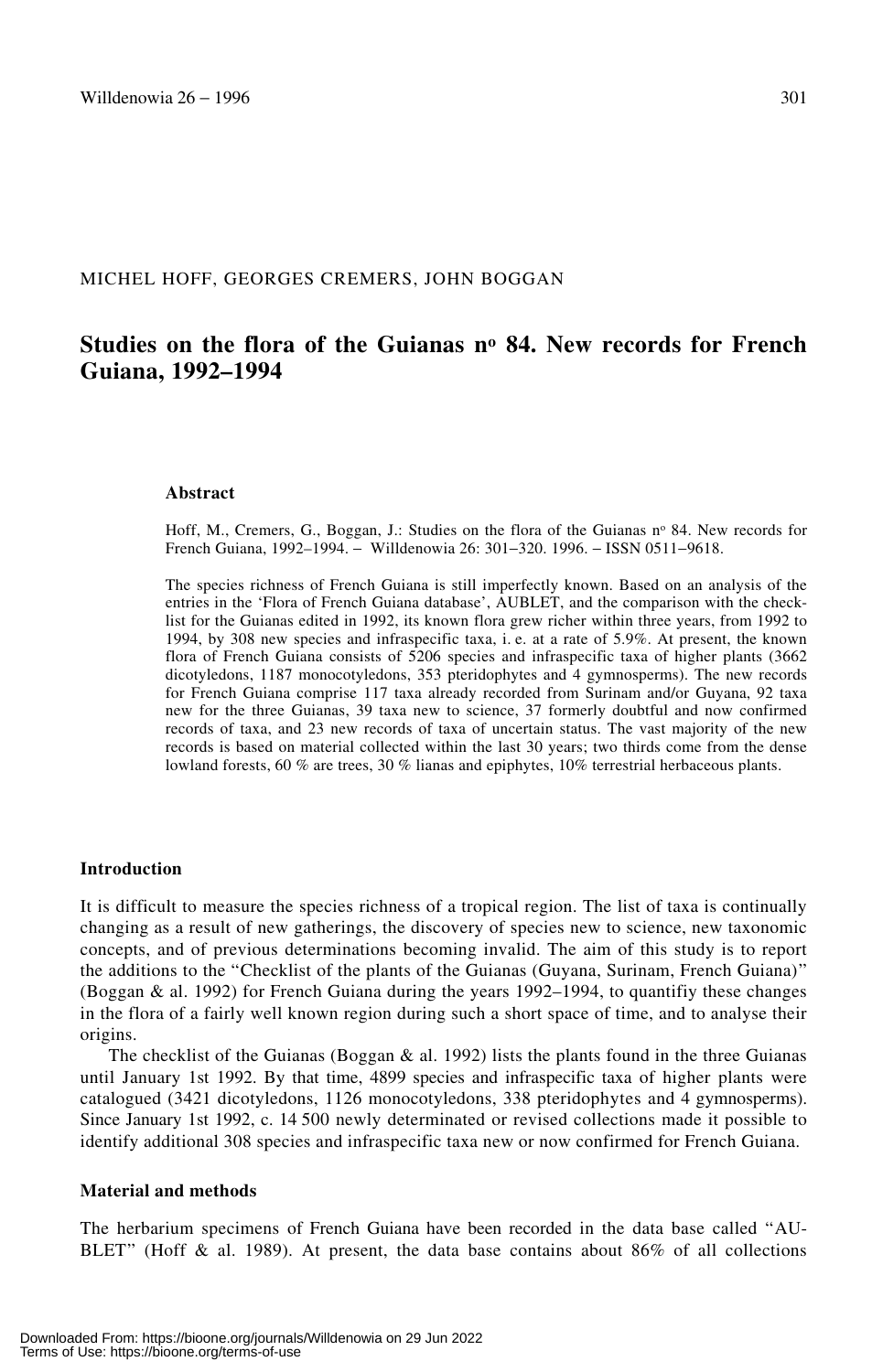gathered in French Guiana since 1762, i. e. about 123 000 of a total of 142 000 collections (Hoff, in press). The entry for each collection contains (a) the name of the collector, (b) the collection number, (c) the name of the taxon, (d) the year of collecting, (e) the name of the determinator, (f) the year of the determination.

Data on new collections, which are permanently being entered, come from three sources: (a) new collections gathered in French Guiana, (b) collections recorded in the botanists' field books and in various archives, (c) collections quoted in taxonomic and floristic literature.

About 96 759 or 79 % of all the collections in the data base were determined at least as far as the species level in 1995. New determinations are constantly being entered in the data base. They have various origins: (a) determinations made by the botanists of the Cayenne herbarium (CAY) and by visiting specialists, (b) lists of determinations received at CAY, (c) exchange between data bases, mainly with the New York Botanical Garden herbarium (NY), (d) taxonomic publications, (e) florae and particularly the "Flora of the Guianas".

A first list of all the catalogued taxa from French Guiana was extracted from the †AU-BLET" data base in 1991 for the compilation of the "Checklist of the plants of the Guianas" (Boggan & al. 1992).

Between 1992 and 1994, 14 475 new determinations were made and entered in the data base. Of these, 9607 concern collections made before 1992 and being either confirmations or alterations of previous determinations, whereas 4868 concern collections determined at least to the species level out of a total of 7727 new gatherings made between 1992 and 1994.

In order to ascertain the actual number of new records for the flora of French Guiana between 1992 and 1994, two complementary examinations were carried out:

(1) The names of all taxa collected or determined between 1992 and 1994 were extracted from the data base. This output of 2832 names was compared to the 'Flora of the Guianas Checklist' (Boggan & al. 1992) and the already quoted names were removed. As a result of this additive approach 382 taxa not listed in Boggan & al. (1992) were identified.

(2) The names of all taxa entered into the data base before 1th January 1992 were extracted from the data base, i. e. 4899 names. Then all names of taxa present in the data base at the end of 1994 were extracted and compared to the first list. As a result of this substractive approach a new list of 280 taxa known from French Guiana at the end of 1994 but not at the beginning of 1992 was created. This list was used to extract the corresponding herbarium specimens from the data base.

Both lists together contained about 400 different names of which more than 2/3 were common to both lists. All these names of taxa were compared to Boggan  $\&$  al. (1992), to the fascicles of the "Flora of the Guianas", i. e. Berg (1992), Cowan & Lindeman (1989), Grimes (1992), Jansen-Jacobs (1988), Judziewicz (1990), Maas (1985), Maas & Maas-van de Kamer (1989), Mori & Prance (1993), Prance (1986), Wurdack & al., (1993), to the †Taxonomic inventory of French Guiana" (Cremers & Hoff 1990, 1992, 1993, 1994), furthermore to Cremers & al. (1994), Descoings (1991, 1994), Leuenberger (1987), and Poncy (1985). In this way nearly 92 names have been eliminated, because they turned out to be synonyms not quoted in works related to French Guiana, or preliminary determinations (such as 'aff.' and 'cf.') that have not been confirmed subsequently. A number of identifications obviously representing still unpublished determinations, however, have not been excluded.

## **Results**

On the whole, nearly 700 collections made it possible to identify 308 species and infraspecific taxa not listed by Boggan  $\&$  al. (1992) for French Guiana. A quarter or 74 of the new taxa originate from 120 collections gathered between 1992 and 1994; 12 records of doubtful taxa are also based on new collections. 5 new records originate from collections of the 18th and the 19th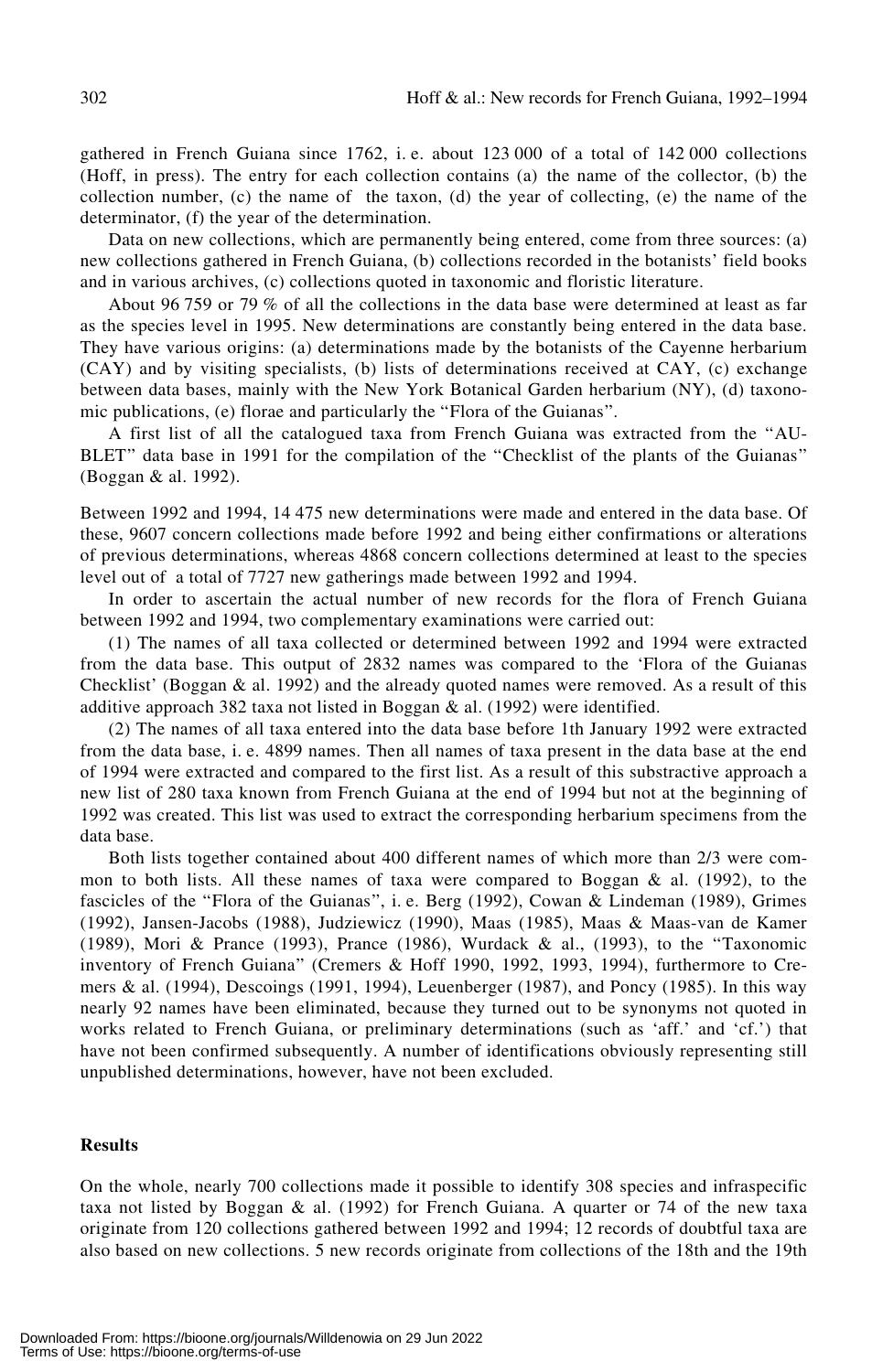## Willdenowia 26 − 1996  $303$

| Taxa                           | Dicot. | Monocot. | Pterido.                    | Total |
|--------------------------------|--------|----------|-----------------------------|-------|
| new to science                 | 24     | 15       | 0                           | 39    |
| new to the Guianas             | 71     | 13       | 8                           | 92    |
| new to French Guiana           | 92     | 22       | 3                           | 117   |
| confirmed for French<br>Guiana | 29     |          |                             | 37    |
| Doubtful taxa                  | 14     |          | $\mathcal{D}_{\mathcal{A}}$ | 23    |
| Total                          | 230    | 64       | 14                          | 308   |

Tab. 1. Origin of the new records for French Guiana 1992–1994.

century, but the great majority of the new records comes from 500 collections made between 1965 and 1991.

One third of these almost 700 collections come from the Saül area, between 5 % and 10 % each come from the Cayenne area, the Arataye-Nouragues area, the Piste de Saint-Elie Station, and the Montagnes Bellevue de l'Inini. The others were gathered on the Oyapock river and at Trois-Sauts, at the Monts Atachi-Bakka, the Monts Bakra and the Montagnes de la Trinité.

The ecological origins of the collections are less varied. 3/4 come from lowland forests, less than 10 % from the inselbergs and less than 5 % from secondary formations and the savannahs.

About 60 % of the new records are trees, 30 % are epiphytes and lianas, and 10 % are terrestrial herbaceous plants.

Compared to Boggan  $\&$  al. (1992), the known flora of French Guiana grew richer within the three years 1992–1994 by 308 species and infraspecific taxa, thus at a rate of 5.9  $\%$ , i.e. at a rate of almost 2 % per year on average.

The new records are of different origins (Tab. 1):

- − most taxa (117) have been known already from Surinam and/or Guyana but not from French Guiana
- − nearly 1/3 of the taxa (92), are new records for the three Guianas but are known already from neighbouring countries (included are also more than a dozen cultivated species omitted by Boggan & al. 1992).
- − more than 12 % of the taxa (39) are new to science (in two case, i .e. *Pachira dolichocalyx* and *Simaba morettii*, the taxa were described already in 1983, but omitted by Boggan & al. 1992)
- − another c. 12 % of the taxa (37) represent former doubtful records which have meanwhile been confirmed for French Guiana
- − 23 of the additions to the flora of French Guiana concern doubtful taxa or records, i. e. the taxa are either not accepted by some specialists, or not present in the Guianas according to some authorities, or the determinations are doubtful.

## **The new records for French Guiana 1992–1994**

#### *Pteridophyta*

#### *Aspleniaceae*

*Asplenium sessilifolium* Desv. − Herb. Jussieu 1265 (det.: Stolze, R.G. 1993). − New to the Guianas.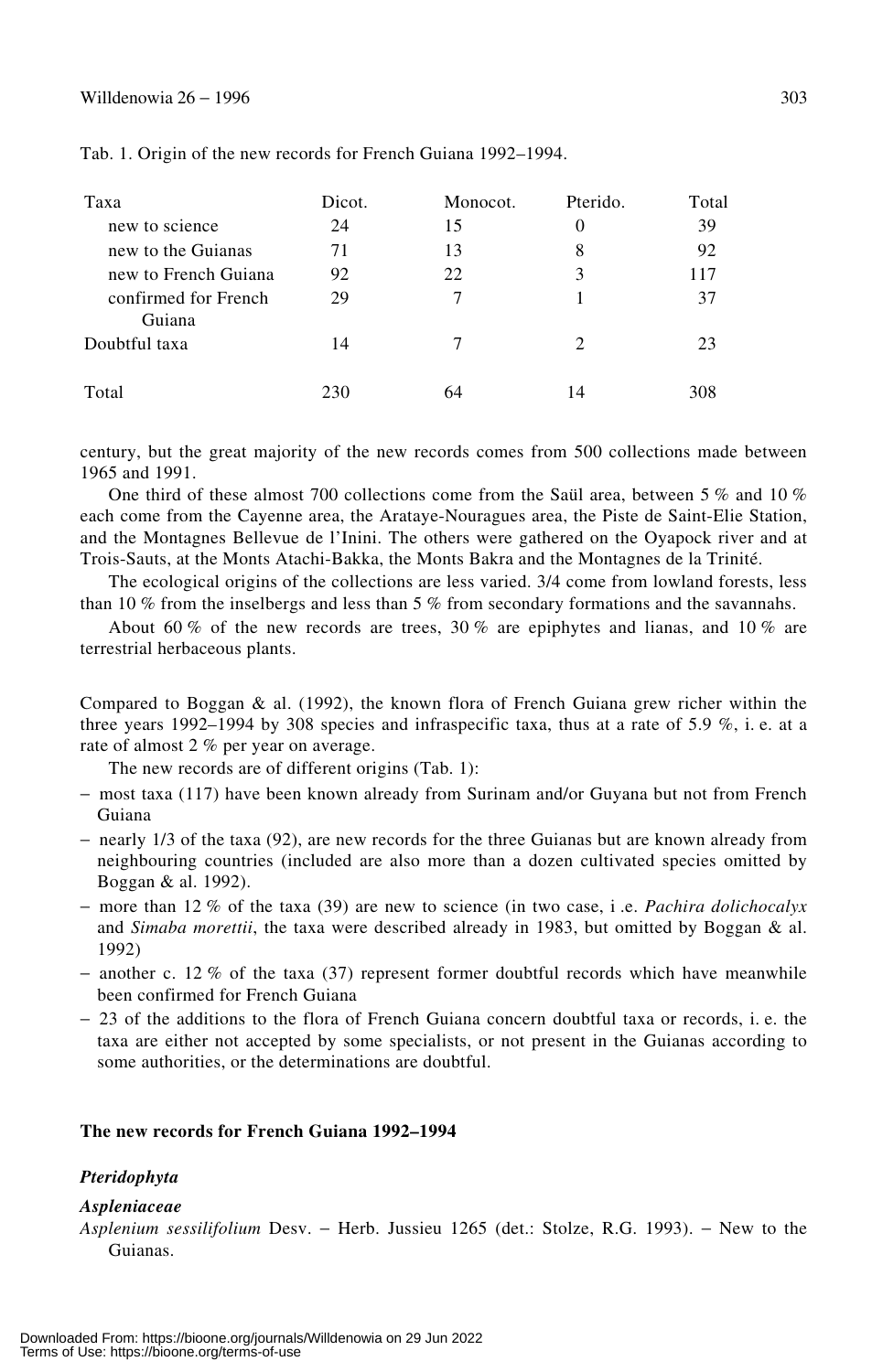#### *Dennstaedtiaceae*

*Odontosoria fumarioides* (Sw.) J. Sm. − *Prévost, M.F. & Grenand, P. 1000* (det.: Rohwer, J.G. 1993). – New to the Guianas.

## *Dryopteridaceae*

*Gymnogramma flexuosa* Desv. − *Cremers, G. 12808* (det.: Cremers, G. 1992). − New to the Guianas.

## *Grammitidaceae*

- *Enterosora campbellii* Baker subsp. *campbellii* − *Cremers, G. & al. 10325* (det.: Lellinger, D.B. 1992). – New to the Guianas.
- *Grammitis flabelliformis* (Poir.) F. Morton − *Cremers, G. & al. 10248* (det.: Lellinger, D.B. 1992) (≡ *Melpomene flabelliformis* (Poir.) A.R. Sm. & R.C. Moran). – Guyana, new to French Guiana.

## *Lomariopsidaceae*

- *Elaphoglossum latifolium* (Sw.) J. Sm. − *Mori, S.A. & al. 21544* (det.: Mickel, J.T. 1993). − New to the Guianas.
- *E. longicaudatum* Mickel − *Mori, S.A. & al. 21568* (det.: Mickel, J.T. 1993). − New to the Guianas.

## *Lycopodiaceae*

- *Huperzia killipii* (Herter) B. Øllg. − *Cremers, G. & al. 9030; Feuillet, C. 3863; Granville, J.J. de 1097* (Øllgaard, B. 1994). – New to the Guianas.
- *H. linifolia* var. *jenmanii* (Underw. & Lloyd) B. Øllg. & Win − *Hallé, F. 724* (det.: Øllgaard, B. 1994). – New to the Guianas.

## *Polypodiaceae*

- *Phlebodium pseudoaureum* (Cav.) Lellinger *Cremers, G. & al. 10239* (det.: Lellinger, D.B. 1992). – Doubtful, probably *Phlebodium aureum* var. *araneosum* (Martens & Galeotti) L.D. Gomez (≡ *Phlebodium araneosum* (Martens & Galeotti) Mickel & Beitel).
- *Polypodium sororium* Humb. & Bonpl. ex Willd. − *Granville, J.J. de & Cremers, G. 11778; Granville, J.J. de & al. 12130* (det.: Cremers, G. 1993). − Doubtful, probably confusion with *Polypodium dissimile* L. or *Polypodium dulce* Poir.

## *Pteridaceae*

*Pteris deflexa* Link − *Cremers, G. & al. 12993* (det.: Cremers, G. 1993); *Granville, J.J. de 11672* (det.: Granville, J.J. de 1992). – Guyana, Surinam, confirmed for French Guiana.

#### *Selaginellaceae*

- *Selaginella seemannii* Baker − *Cremers, G. & al. 10295* (det.: Lellinger, D.B. 1992). − Surinam, new to French Guiana.
- *S. tuberculata* Spruce ex Baker − *Mori, S.A. & al. 23759* (det.: Mori, S.A. 1994); *Mori S.A. & al. 23256* (det.: Valdespino, I.A. 1994). − Guyana, Surinam, new to French Guiana.

#### *Spermatophyta*

#### *Dicotyledoneae*

## *Amaranthaceae*

*Alternanthera crucis* (Moq.) Bold. − *Le Goff, A. 75, 186* (det.: Le Goff, A. 1992). − New to the Guianas.

## *Anacardiaceae*

*Spondias purpurea* L. − *Capus, F. 35* (det.: Mitchell, J.D. 1992); *Sagot, P.A. s. n.* (det.: Mitchell, J.D. 1994). − Cultivated (vicinity of Saül), new to the Guianas.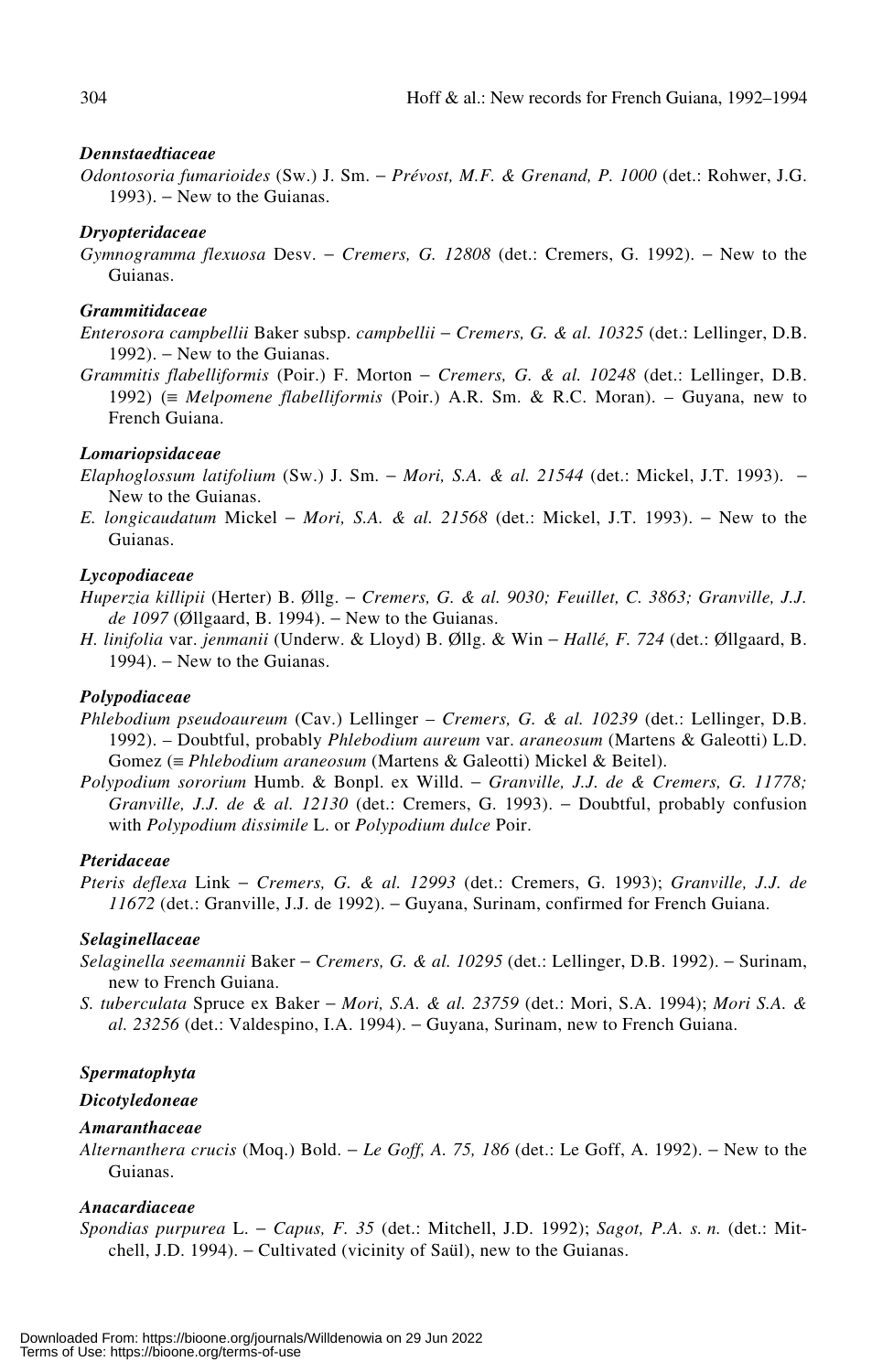#### *Annonaceae*

- *Duguetia amplexifolia* R.E. Fr. − *Mori, S.A. & al. 21659* (det.: Maas, P.J.M. 1993). − Surinam, new to French Guiana.
- *Guatteria conspicua* R.E. Fr. − *Bordenave, B. 405* (det.: Bordenave, B. 1992). − Guyana, Surinam, new to French Guiana.
- *Unonopsis glaucopetala* R.E. Fr. − *Fleury, M. 837; Sabatier, D. & Prévost, M.F. 3096, 3308* (det.: Maas, P.J.M. 1992). − Guyana, Surinam, new to French Guiana.
- *Xylopia nervosa* (R.E. Fr.) Maas − *Grenand, P. 10; Grenand, P. & Prévost, M.F. 1999; Prévost, M.F. 700, 1873* (det.: Maas, P.J.M. 1992). − New to the Guianas.

#### *Apocynaceae*

- *Malouetia gracilis* (Benth.) A. DC. − *Chapuis, J. 15* (det.: Granville, J.J. de 1994). − Doubtful, unverified name according to Allorge in Boggan & al. (1992).
- *M. tamaquarina* var. *minor* A. DC. *Bordenave*, *B.* 370 (det.: Bordenave, B. 1992). New to French Guiana.

## *Aquifoliaceae*

*Ilex inundata* Poepp. ex Reissek − *Sabatier, D. & al. 2267* (det.: Punt, W. 1992). − Surinam, new to French Guiana.

## *Asteraceae*

*Elephantopus carolinianus* Willd. − *Albertini, S. 99* (det.: Albertini, S. 1994). − Doubtful according to V. Funk & H. Robinson in Boggan & al. (1992), probably *Elephantopus mollis* Kunth

*Fleischmannia microstemon* (Cass.) R. King & H. Rob. − *Riéra, B. 1706* (det.: Robinson, H.E. 1992). − Surinam, new to French Guiana.

## *Bignoniaceae*

*Kigelia africana* (Lam.) Benth. − *Bordenave, B. 760* (Bordenave, B. 1994). − Cultivated, new to the Guianas.

## *Bombacaceae*

*Ochroma lagopus* Sw. – *Loubry, D. 1927* (det.: Loubry D. 1994). – New to the Guianas.

- *Pachira dolichocalyx* A. Robyns in Bull. Jard. Bot. Nat. Belg. 58: 535. 1988. − *Prévost, M.F. 840* (det.: Robyns, A. 1988); *Purwanto, Y. 269* (det.: Prévost, M.F. 1994). − New to science, endemic to French Guiana.
- *Quararibea turbinata* Poir. − *Billiet & Jadin 5774* (det.: Cremers, G. 1993). − Doubtful according to L.J. Door in Boggan & al. (1992).

#### *Brassicaceae*

*Rorippa nasturtium-aquaticum* (L.) Hayek − *Mori, S.A. & al. 22078* (det.: Al-Shehbaz, I. 1993). − New to the Guianas.

#### *Burseraceae*

- *Protium demerarense* Sw. − *Mori & al. 24025* (det.: Daly D.C. 1994); *Acevedo-Rodriguez, P. & al. 4995* (det.: Daly, D.C. 1993); *Prévost, M.F. 236* (det.: Daly, D.C. 1992). − Guyana, confirmed for French Guiana.
- *P. occultum* Daly in Bol. Mus. Poraense Emilio Goeldi, N. S., Bot. **7:** 253. 1991. − *Mori, S.A. & al.* 22719, 22826 (det.: Daly, D.C. 1992). – New to science.

## *Cactaceae*

*Hylocereus triangularis* (L.) Britton & Rose − *Bordenave, B. 514* (det.: Bordenave, B. 1994); *Hoff, M. 7605* (det.: Cremers, G. 1992); *Le Goff, A. & Hoff, M. 165* (det.: Le Goff, A. 1992). − Doubtful, must be confirmed with the flowers.

#### *Caesalpiniaceae*

*Bauhinia outimouta* Aubl. − *Mori, S.A. & al. 22747* (det.: Barneby, R.C. 1993); *Mori, S.A. & al.*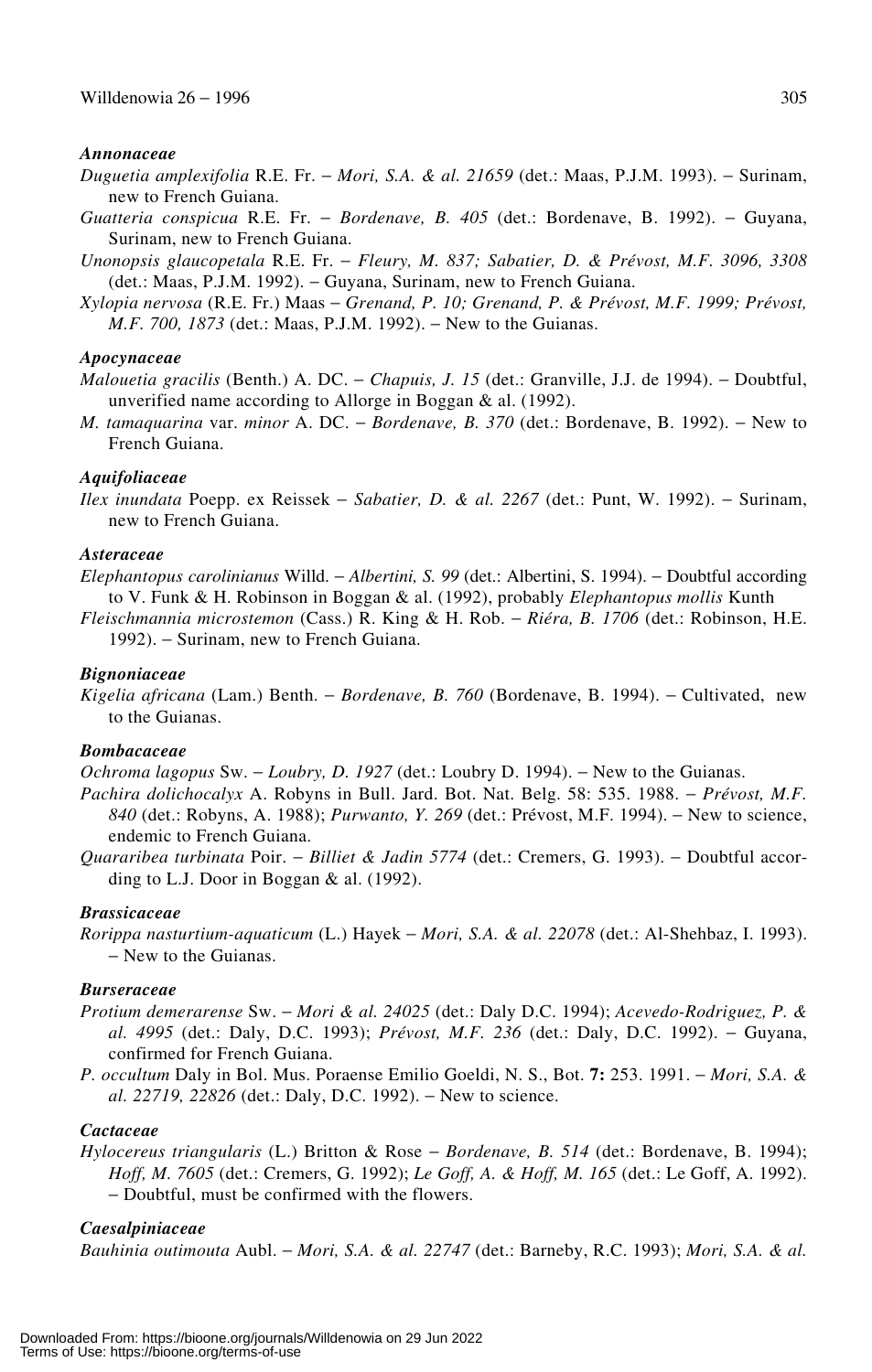*23559* (det.: Barneby, R.C. 1994); *Mori, S.A. & al. 23626* (det.: Mori, S.A. 1994). − Species recently rediscovered, omitted by Boggan & al. (1992).

- *B. surinamensis* Amshoff − *Mori, S.A. & al. 20864, 22647* (det.: Gracie, C.A. 1992). − Guyana, Surinam, new to French Guiana.
- *Cassia fistula* L. − *Cremers, G. 13248* (det.: Cremers, G. 1993). − Cultivated, confirmed for French Guiana.
- *Dimorphandra macrostachya* subsp. *glabrifolia* (Ducke) M.F. da Silva − *Mori, S.A. & al. 21691* (det.: Barneby, R.C. 1993). − Guyana, new to French Guiana.
- *Elizabetha princeps* M.R. Schomb. ex Benth. − *Granville, J.J. de & al. 7854* (det.: Grimes, J. 1992); *Hoff, M. 7323* (det.: Cremers, G. 1992). − Guyana, Surinam, confirmed for French Guiana.
- *Eperua schomburgkiana* Benth. − *Marshall, N. & Rombold, J. 142* (det.: Barneby, R.C. 1993). − Guyana, Surinam, confirmed for French Guiana.
- *Swartzia cuspidata* Spruce ex Benth. − *Grenand, 569*; *Oldeman, R.A.A. B 2850, 3020* (det.: Cowan 1982); *Sabatier, D. & al. 2897* (det.: Sabatier, D. 1992). − Doubtful, not in the Guianas according to Boggan & al. (1992) and Cowan & Lindeman (1989).
- *S. laevicarpa* Amshoff − *Bordenave, B. 694* (det.: Bordenave, B. 1994). − Guyana, Surinam, confirmed for French Guiana.
- *S. remiger* Amshoff − Surinam, confirmed by Gazel (oral comm.) for French Guiana, but no specimen available.
- *Sclerolobium amplifolium* Ducke (≡ *Tachigali amplifolia* (Ducke) Barneby in Brittonia 48: 182. 1996). − *Mori, S.A. & al. 18233, 23060, 23868; Oldeman, R.A.A. 3194* (det.: Barneby, R.C. 1994). – New to the Guianas.
- *Tamarindus indica* L. − *Cremers, G. & Bastos, M.N.C. 12903* (det.: Cremers, G. 1992). − Cultivated, new to the Guianas.

## *Canellaceae*

*Cinnamodendron tenuifolium* Uittien − *Mori, S.A. & al. 23982* (det.: Mori, S.A. 1994); *Mori, S.A. & al. 23002* (det.: Mori, S.A. 1993); *Sabatier, D. 1055* (det.: Kallunki, J. 1992). − Surinam, new to French Guiana.

## *Chrysobalanaceae*

- *Couepia canomensis* (Mart.) Benth. ex Hook. f. − *Sabatier, D. & al. 3215* (det.: Prance, G.T. 1992). – Guyana, new to French Guiana.
- *Hirtella duckei* Huber *Bordenave, B. 649* (det.: Bordenave, B. 1994). Guyana, new to French Guiana.
- *Licania discolor* Pilger − *Mori, S.A. & Werff, H. van der 23279* (det.: Prance, G.T. 1994. − Guyana, Surinam, new to French Guiana.
- *L. latifolia* Benth. ex Hook. f. − *Sabatier, D. 1539* (det.: Prance, G.T. 1992). − Guyana, new to French Guiana.
- *L. longistyla* (Hook. f.) Fritsch − *Purwanto, Y. 776* (det.: Purwanto, Y. 1994); *Sabatier, D. & al.* 2183 (det.: Prance, G.T. 1992). – Guyana, Surinam, confirmed for French Guiana.
- *L. parvifructa* Fanshawe & Maguire − *Sabatier, D. & al. 2504* (det.: Prance, G.T. 1992). − Guyana, new to French Guiana.
- *L. silvae* Prance − *Sabatier, D. & al. 3850* (det.: Prance, G.T. 1992). − Guyana, new to French Guiana.
- *Parinari parvifolia* Sandwith − *Sabatier, D. (& al.) 2167, 2376, 3005* (det.: Prance, G.T. 1992). − Guyana, new to French Guiana.

## *Clusiaceae*

*Moronobea jenmanii* Engl. − *Oldeman, B. 3080* (det.: Acevedo-Rodriguez, P. 1992). − Guyana, new to French Guiana.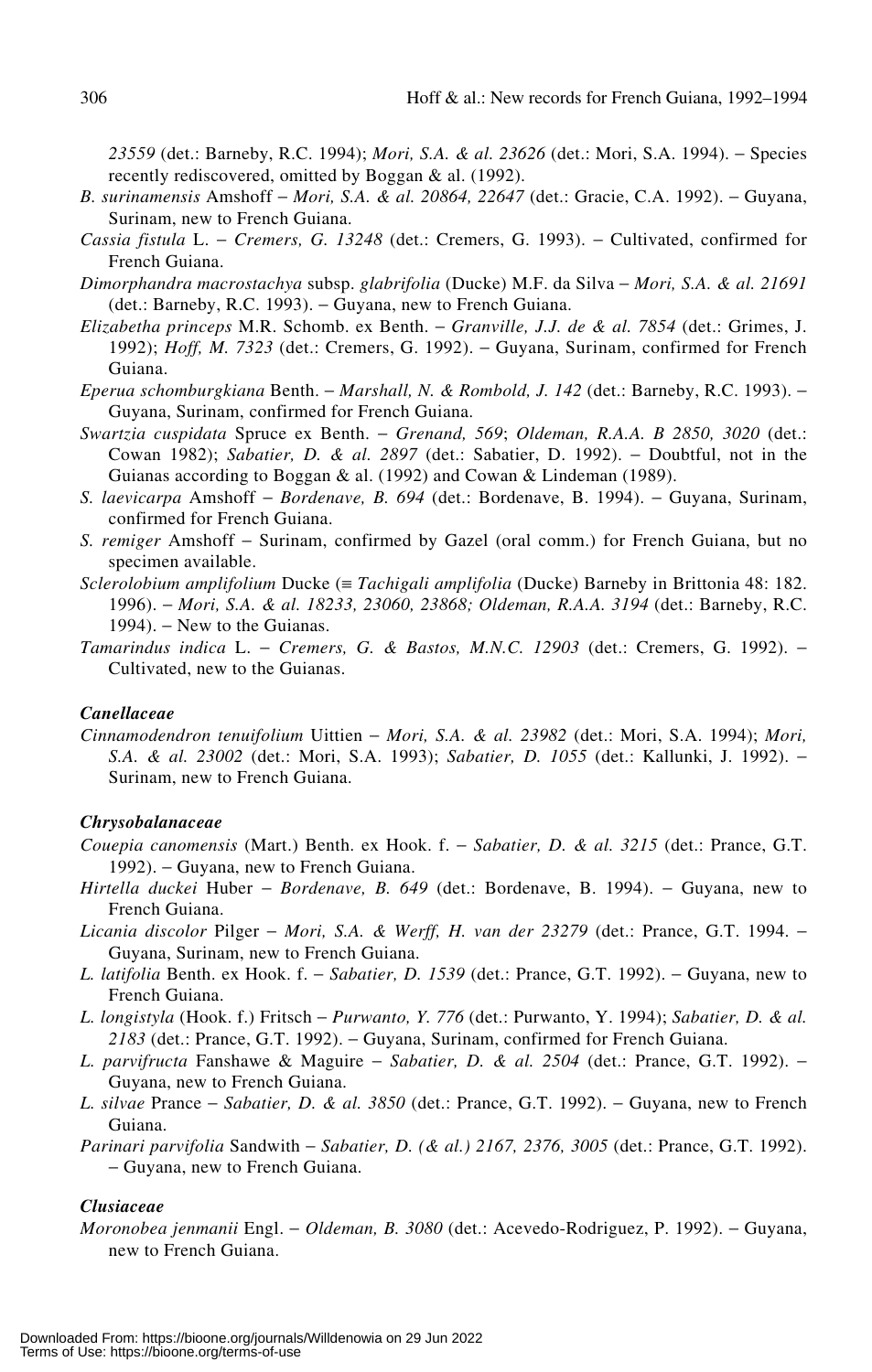## *Cucurbitaceae*

*Cucumis sativus* L. − *Fleury, M. 796* (det.: Kew Herb. 1992). − Cultivated (Village Boni de Loca, Maroni Riv.), new to the Guianas.

## *Ebenaceae*

*Diospyros lissocarpoïdes* Sandwith − *Granville, J.J. de & al. 5881* (det.: Hiepko, P.H.J. 1992); *Mori, S.A. & al. 22913* (det.: Mori, S.A. 1993). – Guyana, Surinam, confirmed for French Guiana.

## *Ericaceae*

- *Sphyrospermum buxifolium* Poepp. & Endl. − *Granville, J.J. de & al. 11792* (det.: Granville, J.J. de 1993); *Mori, S.A. 8747* (det.: Luteyn, J.L. 1993). – Guyana, confirmed for French Guiana.
- *S. cordifolium* Benth. − *Mori, S.A. 8766* (det.: Luteyn, J.L. 1993). − Guyana, confirmed for French Guiana.

## *Erythroxylaceae*

*Erythroxylum vernicosum* O.E. Schulz − *Larpin, D. 533* (det.: Larpin, D. 1992). − Guyana, new to French Guiana.

## *Euphorbiaceae*

- *Croton draconoides* Müll. Arg. − *Leeuwenberg, A.J.M. 11777* (det.: Gillespie, L.J. 1994). − Confirmed for French Guiana.
- *C. pullei* Lanjouw − *Prévost, M.F. 2731* (det.: Punt, W. 1992). − Surinam, new to French Guiana.
- *C. pullei* var. *glabrior* Lanjouw − *Oldeman, R.A.A. & Sastre, C. 61* (det.: Secco, R.S. 1994). − Surinam, new to French Guiana.
- *C. rottleraefolius* Baill. − *Mori, S.A. & al. 15388* (det.: Leisner, R.L. 1993). − Surinam, new to French Guiana.
- *C. subincanus* Müll. Arg. − *Cremers, G. 12774* (det.: Gillespie, L.J. 1993). − Guyana, Surinam, new to French Guiana.
- *Dodecastigma integrifolium* (Lanjouw) Lanjouw & Sandwich − *Mori, S.A. & al. 22811* (det.: Gillespie, L.J. 1994). − Guyana, new to French Guiana.
- *Euphorbia cyathophora* Murray − *Mori, S.A. & Gracie, C.A. 18950* (det.: Huft, M.J. 1992). − Cultivated, naturalized(?); Surinam, new to French Guiana.
- *Mabea salicoides* Esser in Novon 3: 349. 1993. − *Mori, S.A. & al. 15146, 15556* (det.: Esser, H.J. 1994). – New to science.
- *Manihot quinquepartita* Huber ex Rogers & Appan − *Mori, S.A. & Gracie, C.A. 18622* (det.: Leisner, R.L. 1994); *Mori, S.A. & al. 23054* (det.: Gillespie, L.J. 1994). − New to the Guianas.
- *Micrandra elata* (Didr.) Müll. Arg. − *Larpin, D. 603* (det.: Punt, W. 1992). − Doubtful, probably *M. brownsbergensis* Lanjouw from Surinam.
- *Sapium argutum* (Müll. Arg.) Huber − *Cremers, G. 13060* (det.: Cremers, G. 1993); *Granville, J.J. de 3237* (det.: Gillespie, L.J. 1994); *Larpin D. 735* (det.: Punt, W. 1992). − Confirmed for French Guiana but perhaps = *S. montanum* Lanjouw from Surinam.
- *Senefeldera macrophylla* Ducke − *Riéra, B. 1173* (det.: Punt, W. 1992). − Guyana, Surinam, new to French Guiana.

## *Fabaceae*

- *Aeschynomene pratensis* var. *caribaea* Rudd − *Hoff, M. 6136* (det.: Barneby, R.C. 1992). − Guyana, new to French Guiana.
- *Dioclea macrocarpa* Huber − *Mori, S.A. & al. 20944* (det.: Barneby, R.C. 1993); *Mori, S.A. & al. 22824* (det.: Mori, S.A. 1992); *Mori, S.A. & al. 22825* (det.: Grimes, J. 1993); *Mori, S.A. & al. 23556* (det.: Barneby, R.C. 1994); *Skog, L.E. & Feuillet, C. 7362* (det.: Gil-Ad, N. 1994). − Guyana, Surinam, confirmed for French Guiana.
- *D. megacarpa* Rolfe − *Bordenave, B. 895* (det.: Lewis, G.P. 1994); *Mori, S.A. 22211* (det.: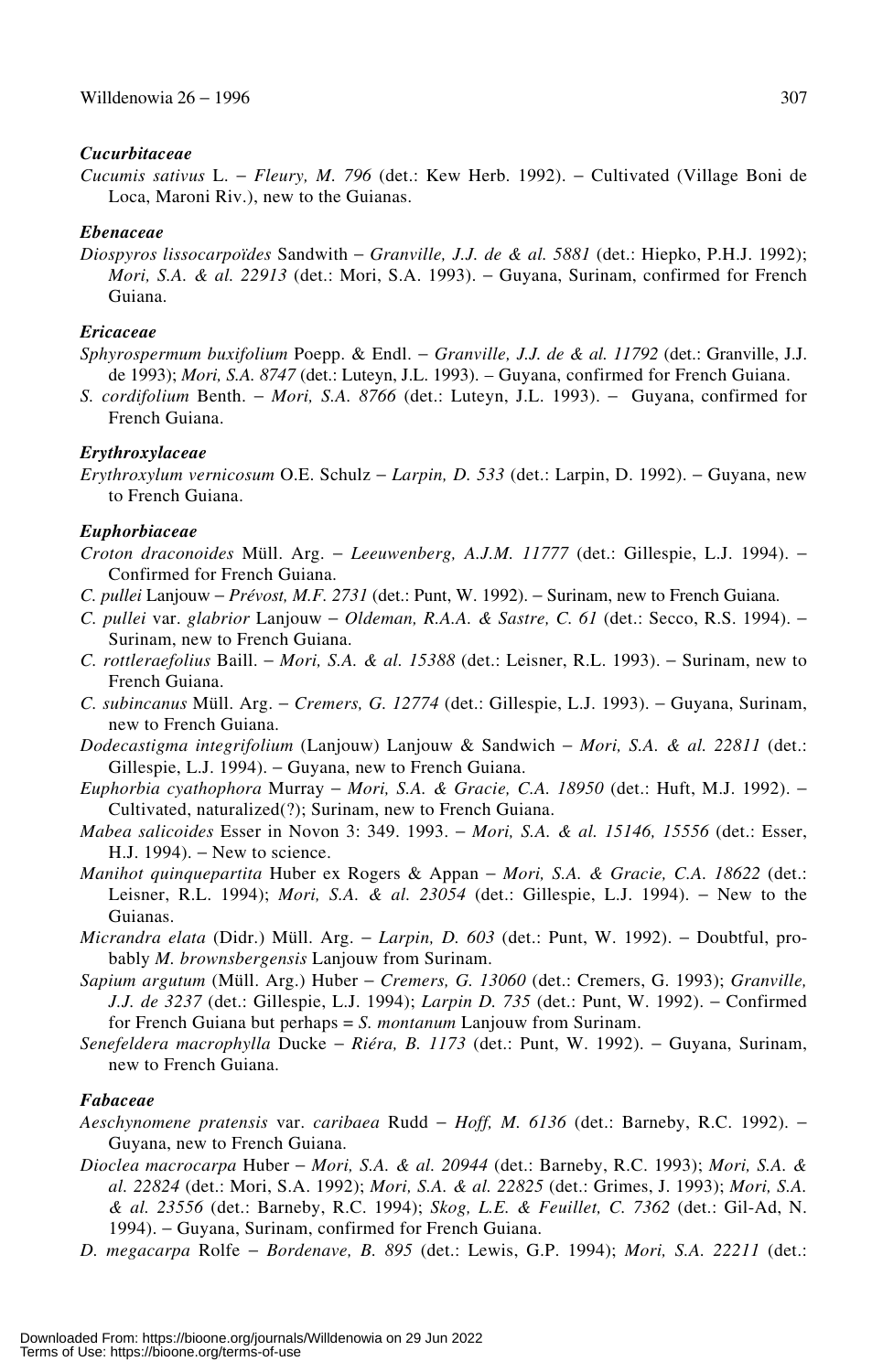Grimes, J. 1993). − Confirmed for French Guiana.

*Voandzeia subterranea* (L. f.) A. DC. − *Fleury, M. 659* (det.: Grimes, J. 1992). − Cultivated and naturalized, new to the Guianas.

## *Flacourtiaceae*

- *Ryania speciosa* var. *subuliflora* (Sandwith) Monach. − *Purwanto, Y. 564* (det.: Prévost, M.F. 1994). − New to the Guianas.
- *R. speciosa* var. *tomentosa* (Miq.) Monach. − *Bordenave, B. 367* (det.: Prévost, M.F. 1992). − New to the Guianas.

## *Hernandiaceae*

*Sparattanthelium guianense* Sandwith − *Mori, S.A. & al. 23571* (det.: Mori, S.A. 1994). − Guyana, new to French Guiana.

#### *Hippocrateaceae*

- *Cheiloclinium minutiflorum* (A.C. Sm.) A.C. Sm. − *Oldeman, R.A.A. B 2554* (det.: Görts-van Rijn, A.R.A 1994). − New to the Guianas.
- *Salacia duckei* A.C. Sm. − *Billiet & Jadin 1167* (det.: Mennega, A.M.W. 1994). − Surinam, new to French Guiana.

## *Lamiaceae*

*Plectranthus amboinicus* Lour. − *Wittingthon, V. 41* (det.: Harley, R.M. 1993). − Cultivated in the vicinity of Remire (Ile de Cayenne), new to the Guianas.

#### *Lauraceae*

- *Aiouea longipetiolata* van der Werff in Novon 4: 60. 1994. − *Mori, S.A. & al. 14902, 15238, 15413, 20758; Prévost M.F. & al. 2801* (det.: Werff, H. van der 1994). − New to science, endemic to French Guiana.
- *Aniba jenmani* Mez − *Mori, S.A.,et al. 19171* (det.: Werff, H. van der 1994). − Guyana, Surinam, new to French Guiana.
- *A. williamsii* O.C. Schmidt − *Werff, H. van der & al. 12955* (det.: Werff, H. van der 1994). − Guyana, Surinam, new to French Guiana.
- *Nectandra cuneato-cordata* Mez − *Boom, B.M. & Mori, S.A. 2202* (det.: Werff, H. van der 1993). – New to the Guianas.
- *N. hihua* (Ruiz & Pavon) Rohwer − *Mori, S.A. & al. 22733* (det.: Werff, H. van der 1994). − Guyana?, new to French Guiana.
- *Ocotea amazonica* (Meissner) Mez − *Sabatier, D. & al. 3593* (det.: Werff, H. van der 1992). − Confirmed for French Guiana.
- *O. bracteolata* (Meissner) Allen − *Grenand, P. 702; Oldeman, R.A.A. & Sastre, C. 35* (det.: Werff, H. van der 1993). – New to the Guianas.
- *O. leucoxylon* (Sw.) De Lanessan − *Prévost, M.F., (& al.) 2767, 2791* (det.: Werff, H. van der 1992). − Surinam, new to French Guiana.
- *O. pauciflora* (Nees) Mez *Bordenave, B. 967* (det.: Bordenave, B. 1994). Guyana, new to French Guiana.
- *O. rubrinervis* Mez − *Sabatier, D. & al. 3291* (det.: Werff, H. van der 1992). − New to the Guianas.
- *O. rufovestita* Ducke *Sabatier, D. & al. 1270* (det.: Werff, H. van der 1992). New to the Guianas.
- *Phoebe cinnamomifolia* (Kunth) Nees − *Feuillet, C. 452; Granville, B 5482; Mori, S.A. & al. 15024; Oldeman, R.A.A. 1984, 2781, B 3202, 4011, 4082* (det.: Werff, H. van der 1994). − Doubtful identification according to van der Werff.

## *Lecythidaceae*

*Eschweilera alata* A.C. Sm. − *Loubry, D. 1745* (det.: Mori, S.A. 1994); *Mori, S.A. & al. 23537* (det.: Mori, S.A. 1993). − Guyana, new to French Guiana.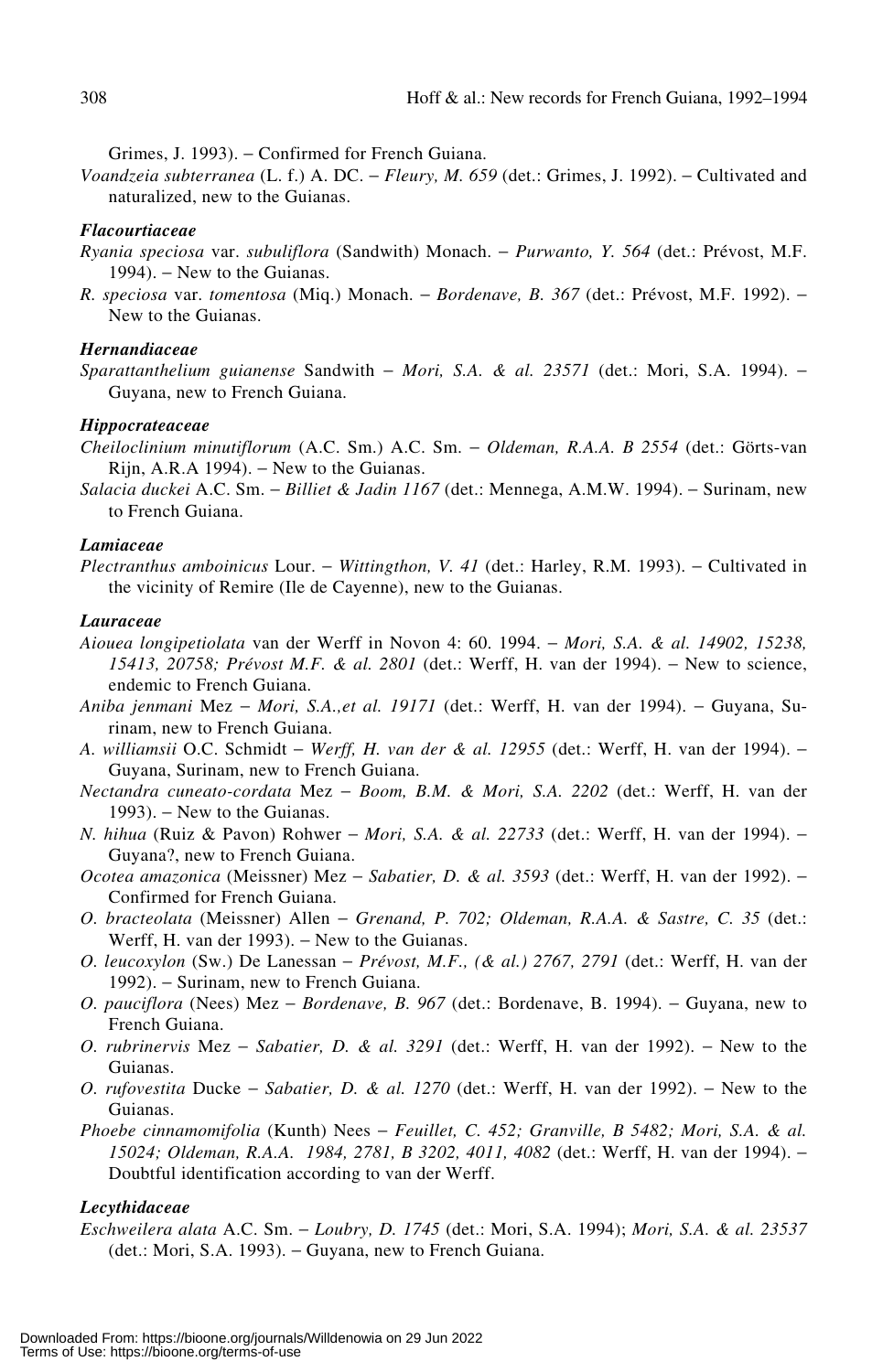- *E. chartaceifolia* Mori − *Larpin, D. 394* (det.: Mori, S.A. 1992); *Mori, S.A. & al. 22014* (det.: Mori, S.A. 1993); *Purwanto, Y. 774* (det.: Prévost, M.F. 1994). − New to the Guianas.
- *Lecythis alutacea* (A.C. Sm.) Mori − *Bena, P. 578* (det.: Mori, S.A. 1993). − Guyana, Surinam, new to French Guiana.

## *Loganiaceae*

*Strychnos ramentifera* Ducke − *Mori, S.A. & al. 22839* (det.: Brant, A.E. 1993). − Surinam, new to French Guiana.

#### *Loranthaceae*

- *Psittacanthus lamprophyllus* Eichler − *Cremers, G. 12335* (det.: Kuijt, J. 1993). − New to the Guianas.
- *P. redactus* Rizzini *− Larpin, D. 489* (det.: Kuijt, J. 1993). − New to the Guianas.
- *Struthanthus dichotrianthus* Eichler − *Mori, S.A. & al. 18185* (det.: Kuijt, J. 1993). − Guyana, Surinam, confirmed for French Guiana.

#### *Malpighiaceae*

- *Bunchosia glandulifera* Kunth − *Mori, S.A. & al. 21203A* (det.: Anderson, W.R. 1993). − New to the Guianas.
- *Heteropterys nervosa* Adr. Juss. − *Hallé, F. 4056* (det.: Anderson, W.R. 1992). − Guyana, Surinam, confirmed for French Guiana.
- *Hiraea graciena* W.R. Anderson in Brittonia 46: 126. 1994. − *Mori, S.A. & al. 22751* (det.: Anderson, W.R. 1994. − New to science, endemic to French Guiana.
- *H. longipes* W.R. Anderson in Brittonia 46: 127. 1994. − *Oldeman, R.A.A. 1719, 1846* (det.: Anderson, W.R. 1994). − New to science, endemic to French Guiana and Amapa (Brazil).
- *H. morii* W.R. Anderson in Brittonia 46: 130. 1994. − *Mori, S.A. & Pipoly, J.J. 15619* (det.: Anderson, W.R. 1994). − New to science, endemic to French Guiana.
- *H. propinqua* W.R. Anderson in Brittonia 46: 131. 1994. − *Moretti, C. 696* (det.: Anderson, W.R. 1994). − New to science, endemic to French Guiana and Surinam.
- *Mascagnia divaricata* (Kunth) Niedenzu *Feuillet, C. 17* (det.: Door, L.J. 1993). New to the Guianas.

#### *Malvaceae*

- *Abelmoschus esculentus* (L.) Moench − *Hoff., M. 7149* (det.: Hoff, M. 1992). − Cultivated, new to the Guianas.
- *A. moschatus* Medik. − *Feuillet, C. 17* (det.: Door, L. J. 1993). − Cultivated, new to the Guianas.
- *Bastardia viscosa* (L.) Kunth. *Loubry, D. 1723* (det.: Sabatier, D. 1992). − New to the Guianas.
- *Hibiscus acetosella* Welw. ex Hieron. *Billiet & Jadin 5823* (det.: Billiet F. 1993). − New to the Guianas.
- *H. pernambucensis* Arruda − *Billiet & Jadin 1286, 4726; Cremers, G. 7776, 8733; Feuillet, C. 78, 1567; Hahn, W.J. 3527; Hoff, M. 5004; Jacquemin, H. 2142; Oldeman, R.A.A. B 750; B-C 29; 1065; Prévost, M.F. 381* (det.: Door, L.J. 1993). − Doubtful species, not in the Guianas according Jansen-Jacobs in Boggan & al. (1992).
- *H. rosa-sinensis* L. var. *rosa-sinensis* − *Fournet, A. 125; Hoff, 5094, 5095* (det.: Door, L.J. 1992−1993). − New to the Guianas, but very common and cultivated in all the Guianas.
- *H. sabdariffa* L. − *Cherubini, B. 14; Jacquemin 2241; Lescure 41* (det.: Door, L.J. 1992−1993). − Cultivated, new to the Guianas.
- *Pavonia schiedeana* Steud. − *Barrier, S. 2828* (det.: Door, L.J. 1993); *Mori, S.A. & al. 22911* (det.: Door, L.J. 1994). − Guyana, Surinam, new to French Guiana (determinated as *Pavonia flavispina* Miq.).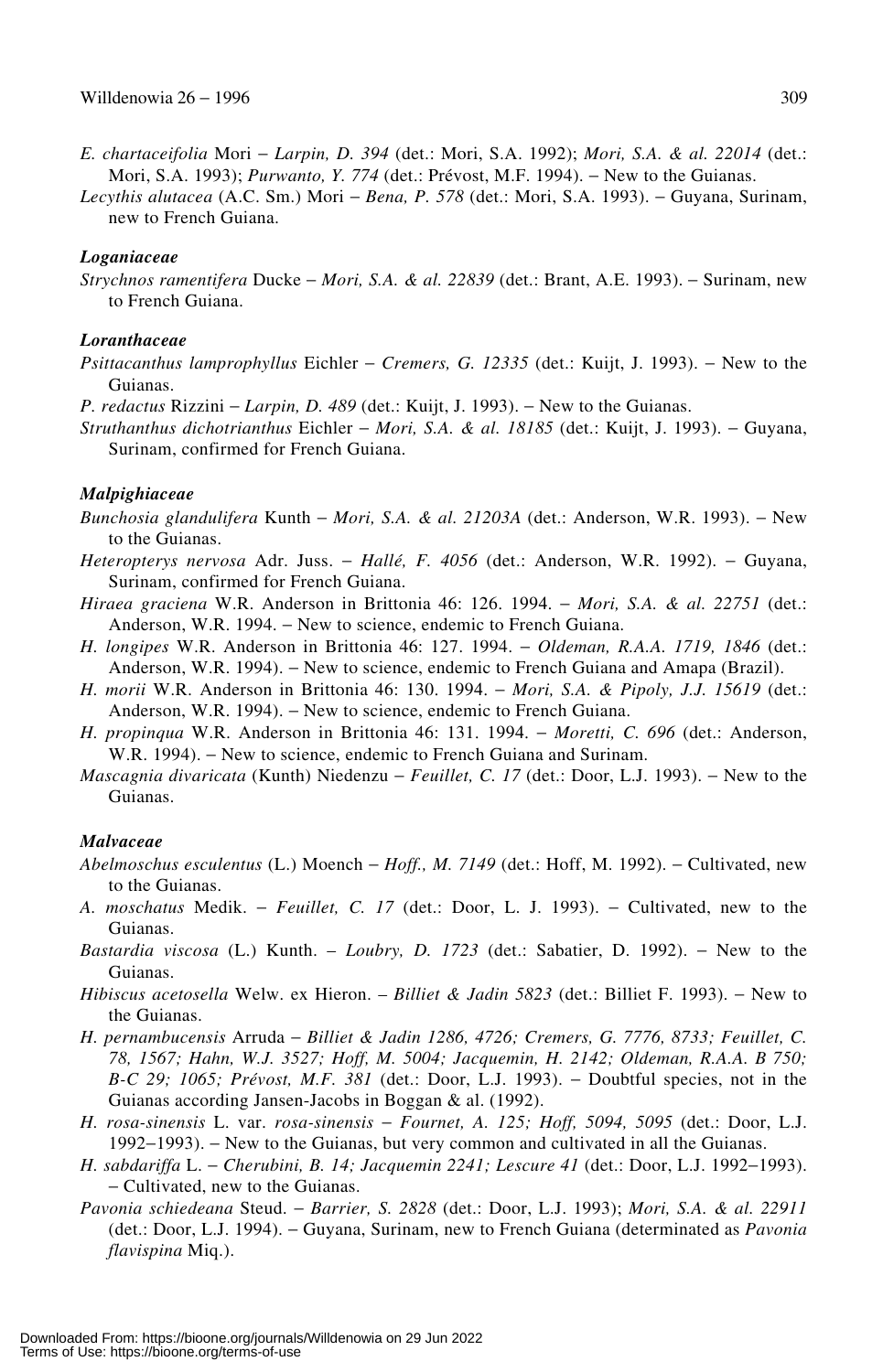#### *Melastomataceae*

- *Macrocentrum minus* Gleason − *Black, G.A. & al. 54*−*17152* (det.: Wurdack, J.J. 1993). − Guyana, new to French Guiana.
- *Miconia aplostachya* (Bonpl.) DC. − *Leprieur, F.R.M. s.n.* (det.: Wurdack, J.J. 1993). − Guyana, Surinam, new to French Guiana.
- *M. fragrans* Cogn. *Bordenave, B. 319* (det.: Bordenave, B. 1992). Guyana, new to French Guiana.
- *M. lappacea* var. *angustifolia* Cogn. − *Mori, S.A. & al. 23576* (det.: Mori, S.A. 1994). − New variety to French Guiana.
- *M. pileata* DC. − *Cremers, G. 13038; Granville, J.J. de & Cremers, G. 11816* (det.: Wurdack, J.J. 1993). − New to the Guianas.
- *Pterolepis pumila* (Bonpl.) Cogn. *Aublet, J.B. s.n.* (det.: Wurdack, J.J. 1993). Guyana, new to French Guiana.
- *Tibouchina multiflora* (Gardner) Cogn. − *Hoff, M. 5365* (det.: Wurdack, J.J. 1992). − New to the Guianas.

## *Meliaceae*

- *Guarea michel-moddei* T.D. Penn. & Mori in Brittonia 45: 231. 1993. − *Cremers, G. 11869, 11959; Granville, J.J. de 7749, 8821; Mori, S.A. & al. 19190, 20963, 20982; Oldeman, R.A.A. 2375; Pennington, T. & al. 12110, 12118; Prévost, M.F. 2211; Villiers, J.F. 4030* (det.: Pennington & Mori 1993). − New to science.
- *Melia azedarach* L. *Le Goff, A. & Hoff, M. 162* (det.: Le Goff, A. 1992). Cultivated in the vicinity of Sinnamary, confirmed for French Guiana.
- *Trichilia lepidota* subsp. *leucastera* (Sandwith) T.D. Penn. − *Prévost, M.F. & al. 4030* (det.: Pennington, T.D. 1993). – Guyana, Surinam, new to French Guiana.

#### *Menispermaceae*

- *Disciphania moriorum* Barneby in Brittonia 48: 20. 1996. − *Mori & al. 23980* (det.: Barneby, R.C. 1994). − New to science.
- *Orthomene prancei* Barneby & Krukoff − *Mori, S.A. & al. 23263* (det.: Barneby, R.C. 1994). − New to the Guianas.

#### *Mimosaceae*

- *Abarema mataybifolia* (Sandwith) Barneby & Grimes − *Larpin, D. 159* (det.: Grimes J. 1992); *Mori, S.A. & al. 14945* (det.: Barneby, R.C. & Grimes, J. 1992); *Mori, S.A. & al. 22767* (det.: Mori, S.A. 1992); *Mori, S.A. & al. 23970* (det.: Barneby, R.C. 1994); *Sabatier, D. & al. 4118* (det.: Sabatier, D. 1992). – Guyana, new to French Guiana.
- *Adenanthera peregrina* (L.) Speg. − *Serv. Forest. Guyane franç. 7941* (det.: Grimes, J. 1992). − New to the Guianas.
- *Albizia niopoides* (Spruce ex Benth.) Burkart var. *niopoides* − *Loubry, D. 1579* (det.: Barneby, R.C. 1992). – New to the Guianas.
- *Calliandra tergemina* (L.) Benth. − *Oldeman, R.A.A. & Sastre, C. 58* (det.: Grimes, J. 1992). − Doubtful, not in the Guianas according to Grimes in Boggan & al. (1992).
- *Inga cylindrica* Mart. − *Prévost, M.F. & al. 2288; Sabatier, D. & al. 1633* (det.: Poncy, O. 1993). – New to the Guianas.
- *I. gracilifolia* Ducke − *Prévost, M.F. & al. 2546; Sabatier, D. & al. 2611, 3430* (det.: Poncy, O. 1993). – Guyana, new to French Guiana.
- *I. java* Pittier − *Granville, J.J. de & al. 9264, 10059* (det.: Poncy, O. 1993). − New to the Guianas.
- *I. pedunculata* Ducke *Mori, S.A. & al. 22023* (det.: Poncy, O. 1992). New to the Guianas.
- *I. poeppigiana* Benth. − *Mori, S.A. 22177* (det.: Poncy, O. 1992). − New to the Guianas.
- *I. rhynchocalyx* Sandwith *Mori, S.A. & al. 23262* (det.: Poncy, O. 1994). Guyana, new to French Guiana.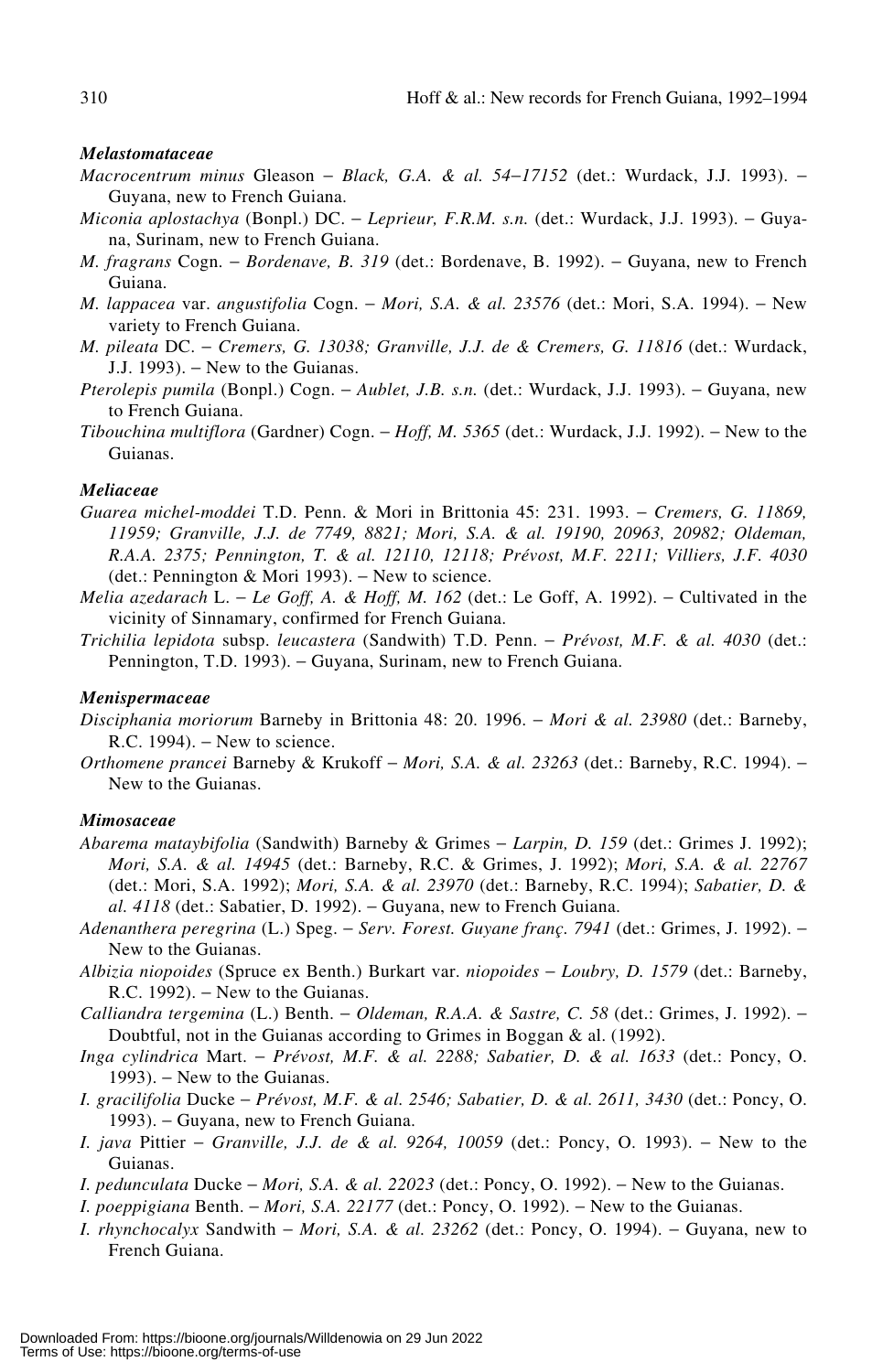- *I. ricardorum* Bernardi & Spichiger − *Fleury, M. 5431* (det.: Poncy, O. 1992). − New to the Guianas.
- *Macrosamanea pubiramea* (Steud.) Barneby & Grimes var. *pubiramea* − *Cowan, R.S. 38896* (det.: Grimes, J. 1992). − Confirmed for French Guiana.
- *Mimosa guilandinae* var. *duckei* (Huber) Barneby − *Donselaar, J. van 3258* (det.: Grimes, J. 1992). − Surinam, variety new to French Guiana.
- *M. myriadenia* var. *dispersa* Barneby − *Granville, J.J. de 1987* (det.: Grimes, J. 1992). − Surinam, confirmed for French Guiana.
- *M. schomburgkii* Benth. − *Sastre, C. & F. & Moretti, C. 4044* (det.: Grimes, J. 1992). − Guyana, new to French Guiana.
- *Neptunia natans* (L. f.) Druce − *Raynal-Roques, A. 19862* (det.: Grimes, J. 1992). − Guyana, Surinam, new to French Guiana.
- *Pithecellobium unguis-cati* (L.) Benth. − *Alexandre, D.Y. 573* (det.: Grimes, J. 1992). − Guyana, new to French Guiana, cultivated near the Piste de Saint-Elie.
- *Samanea saman* (DC.) Merr. ≡ *Albizia saman* (Jacq.) F. Muell. − *Leeuwenberg, A.J.M. 11691* (det.: Barneby, R.C. & Grime 1992). − Cultivated or escaped, new to the Guianas.
- *Zygia inaequalis* (Humb. & Bonpl. ex Willd.) Pittier − *Bordenave, B. 867* (det.: Poncy, O. 1994); *Fleury, M. 742* (det.: Grimes, J. 1992); *Sabatier, D. 1031* (det.: Barneby R.C. & Grimes J. 1992). − Guyana, Surinam, confirmed for French Guiana.

## *Moraceae*

- *Brosimum acutifolium* subsp. *obovatum* (Ducke) C.C. Berg − *Prévost, M.F. 2780* (det.: Berg, C.C. 1992). − Guyana, new to French Guiana.
- *Ficus matiziana* Dugand − *Sabatier, D. & al. 3426* (det.: Berg, C.C. 1992). − New to French Guiana.

#### *Myrtaceae*

- *Calyptranthes bracteata* Kawasaki & Holst in Brittonia 46: 137. 1994. − *Granville, B 4400, 4464; Granville, J.J. de (& al.) 5482, 8936* (det.: Kawasaki, M.L. 1993). – New to science, endemic to French Guiana.
- *Eugenia cucullata* Amshoff − *Sabatier, D. & al. 2851* (det.: Holst, B.K. 1994). − Guyana, Surinam, new to French Guiana.
- *E. cupulata* Amshoff − *Prévost, M.F. & Grenand, P. 930; Sabatier, D. 4273* (det.: Holst, B.K. 1994). − Surinam, new to French Guiana.
- *E. ferreireana* O.C. Berg − *Granville, B 4385* (det.: Kawasaki, M.L. 1994). − Surinam, new to French Guiana.
- *E. gongylocarpa* Kawasaki & Holst in Brittonia 46: 138. 1994. − *Acevedo-Rodriguez, P. & al. 4854, 4959; Cremers, G. 4962; Gentry, A.H. & al. 63165; Granville, J.J. de (& al.) 5428, 5428 A, 8550* (det.: Kawasaki, M.L. 1993); *Molino, J.F. 915* (det.: Holst, B.K. 1994*); Mori S.A. & al. 8726, 14702, 15554, 18462, 19198* (det.: Kawasaki, M.L. 1993); *Mori, S.A. & al. 23105* (det.: Merello, M. 1994); *Oldeman, B 2074, 2074, 3286, 4167; Prévost, M.F. & al.* 2982; Sabatier, D. & al. 2516, 3644, 3808 (det.: Kawasaki, M.L. 1994). – New to science, endemic to French Guiana.
- *E. monticola* (Sw.) DC. − *Grenand P. 2868* (det.: Grenand, P. 1992). − Guyana, Surinam, confirmed for French Guiana.
- *E. tetramera* (McVaugh) Kawasaki & Holst (≡ *Campomanesia tetramera* McVaugh in Boggan & al. 1992). − *Boom, B.M. & Mori, S.A. 1915, 1929; Granville, J.J. de & al. 10795, 10886; Grenand, P. 1765* (det.: Kawasaki, M.L. 1994); *Mori, S.A. & al. 23329* (det.: Merello, M. 1994); *Mori, S.A. & al. 19176; Sabatier, D. & al. 1186, 2149, 2327, 2834, 3214* (det.: Kawasaki, M.L. 1993−1994). − Guyana, Surinam, new to French Guiana.
- *Marlierea umbraticola* (Humb., Bonpl. & Kunth) O.C. Berg − *Sabatier, D. & al. 2190* (det.: Kawasaki, M.L. 1992). − New to the Guianas.

*Myrcia rupta* Kawasaki & Holst in Brittonia 46: 141. 1994. − *Cremers, G. 3936, 11606;*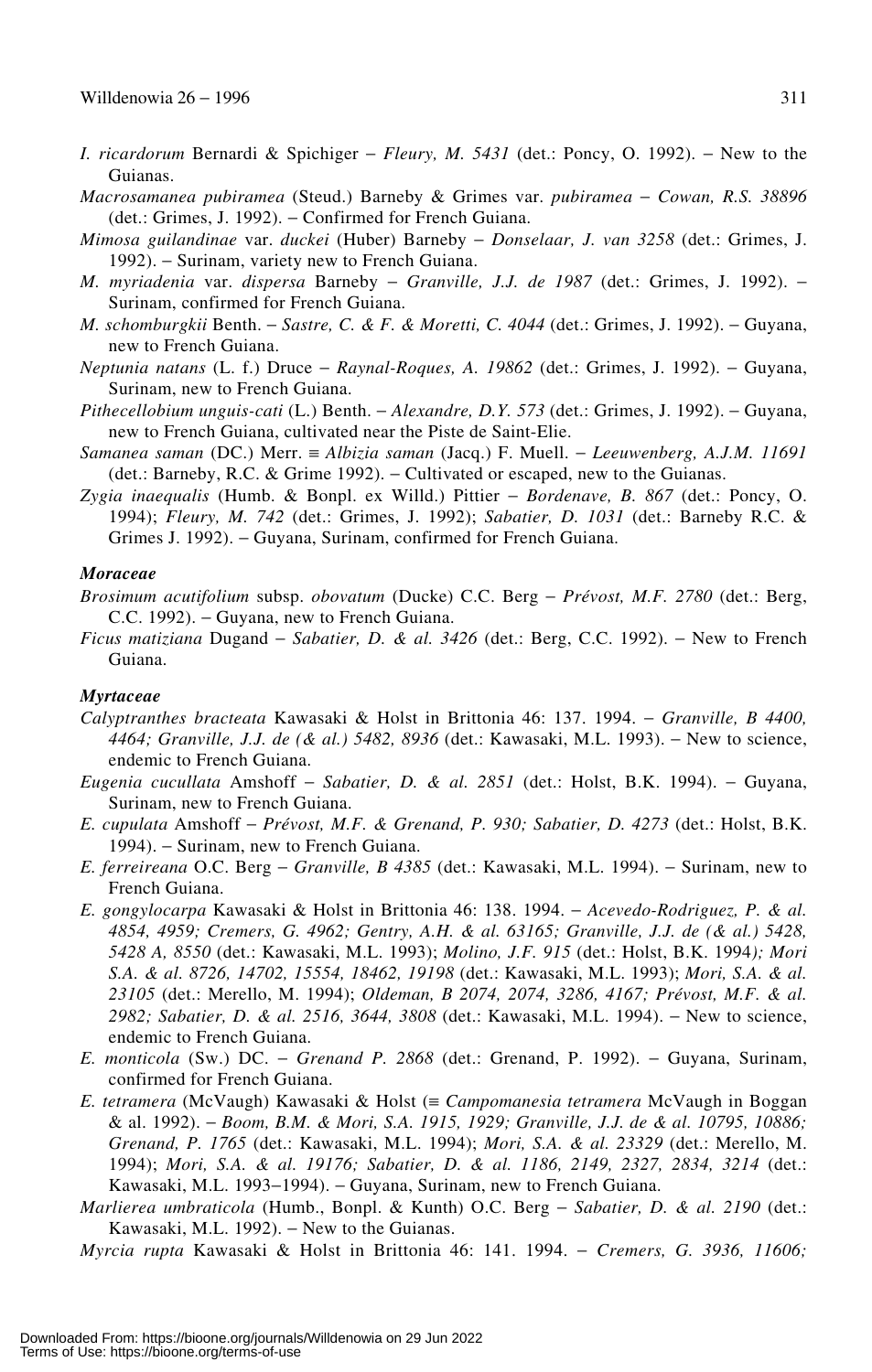*Feuillet, C. 101, 429, 494; Granville, B 4270, 4410, 5390; Granville, J.J. de (& al.) 2346, 5402, 8152, 8450, 8543, 9073; Loizeau, P.A. & J. 604; Mori, S.A. & al. 8788; Oldeman, R.A.A. B 4210* (det.: Kawasaki, M.L. 1993–1994). – New to science, endemic to French Guiana.

- *M. subsessilis* O.C. Berg − *Granville J.J. de 3327, 3379* (det.: Kawasaki, M.L. 1994). − New to the Guianas.
- *Psidium sartorianum* (O.C. Berg) Niedenzu − *Granville, J.J. de & al. 9900* (det.: Holst, B.K. 1993). − Guyana, Surinam, new to French Guiana.

## *Ochnaceae*

- *Ouratea erecta* Sastre in Brittonia 46: 312. 1994. − *Feuillet, C. 111* (det.: Mori, S.A. 1994); *Cremers, G. 4457, 5717; Feuillet, C. 865; Granville, J.J. 336, 1877, 5325, 6258, 8080; Granville, B 5316A; Mori, S.A. & al. 21694; Oldeman, R.A.A. T 133; Prévost, M.F. & al. 2005; Sastre C. 1336, 1405, 1497, 1710, 3928, 3954, 4078, 4435, 4810, 6876* (det.: Sastre, C. 1992−1994); *Mori, S.A. & al. 22887, 22949* (det.: Mori, S.A. 1993). − New to science.
- *O. saulensis* Sastre in Brittonia 45: 333. 1993. − *Granville, J.J. de 3331; Mori, S.A. & al. 14889, 21695* (det.: Sastre C. 1992–1993). – New to science, endemic to French Guiana.
- *O. scottii* Sastre subsp. *scottii* in Brittonia 46: 309. 1994. − *Granville, J.J. de 1735; Mori, S.A. & al. 14924, 14927, 15011; Oldeman, R.A.A. B 4130; Oldeman, R.A.A. & Sastre, C. 305; Sabatier, D. & al. 3126; Sastre, C. 1813, 3932, 4414* (det.: Sastre, C. 1992); *Mori, S.A. & al.* 20819 (det.: Mori, S.A. 1993). – New to science.

## *Passifloraceae*

- *Passiflora fuchsiiflora* Hemsley − *Granville, J.J. de & al. 12311* (det.: Granville J.J. de 1993). − Guyana, Surinam, doubtful for French Guiana according to C. Feuillet.
- *P. exura* Feuillet in Novon 4: 238. 1994. − *Feuillet, C. 4675* (det.: Feuillet, C. 1994). − New to science, endemic to French Guiana.
- *P. kawensis* Feuillet in Novon 4: 236. 1994. − *Feuillet, C. 4250* (det.: Feuillet, C. 1994). − New to science, endemic to French Guiana.
- *P. quadrangularis* L. − *Fleury, M. 755* (det.: Feuillet, C. 1992). − New to the Guianas.

#### *Phytolaccaceae*

*Seguieria aculeata* Jacq. − *Oldeman, R.A.A. 3120, 3151* (det.: Kallunki, J. 1992). − New to the Guianas.

## *Piperaceae*

*Piper nigrispicum* C. DC. − *Görts-van Rijn, A.R.A. & al. 53* (det.: Görts-van Rijn, 1992); *Mori, S.A. & Gracie, C.A. 21100* (det.: Mori, S.A. 1992); *Mori S.A. & al. 23951* (det.: Mori S.A. 1994). – New to the Guianas.

#### *Polygalaceae*

*Polygala variabilis* Kunth − *Cremers, G. & al. 12866* (det.: Wurdack, J.J. 1992). − Guyana, Surinam, new to French Guiana.

## *Polygonaceae*

*Coccoloba ovata* Benth. − *Larpin, D. 1034* (det.: Larpin, D. 1992). − Guyana, confirmed for French Guiana.

#### *Rhamnaceae*

*Ziziphus cinnamomum* Triana & Planchon − *Mori, S.A. & al. 23343* (det.: Mori, S.A. 1993); *Mori, S.A. & al. 22662* (det.: Prévost, M.F. 1992); *Zhang, S.Y. 8 bis* (det.: Prévost, M.F. 1993). − Guyana, new to French Guiana.

## *Rosaceae*

*Prunus myrtifolia* var. *accumulans* Koehne − *Granville, B. 4646* (det.: Li, Chaoluan 1994). − Doubtful, Guiana variety not recognized in recent literature.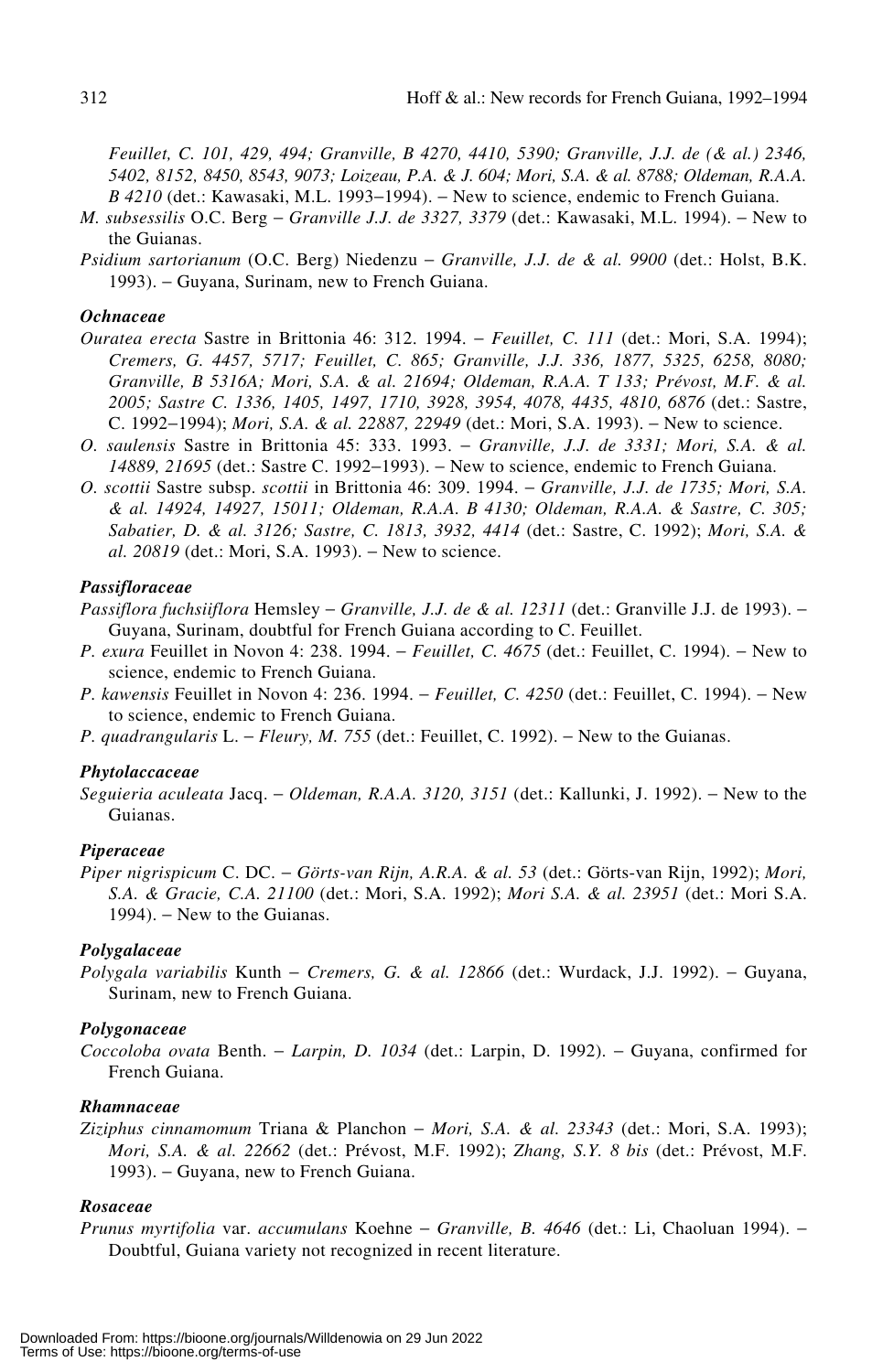#### *Rubiaceae*

- *Coccocypselum hirsutum* Bartling ex DC. − *Granville, J.J. de 3313* (det.: Taylor, C.M. 1993). − Guyana, new to French Guiana.
- *Cosmibuena grandiflora* (Ruiz & Pavon) Rusby − *Cremers, G. & Granville, J.J. de 13176; Granville, J.J. de 11745* (det.: Kew Herb. 1993). – Guyana, new to French Guiana.
- *Diodia gymnocephala* (DC.) K. Schum. − *Mori, S.A. & Gracie, C.A. 18396*. − Doubtful for the Guianas, probably misidentified.
- *D. hyssopifolia* (Willd.) Roem. & Schult. − *Moretti, C. 1182* (det.: Taylor, C.M. 1993). − Guyana, new to French Guiana.
- *Duroia genipoides* Hook. f. & K. Schum. − *Loubry, D. 112* (det.: Prévost, M.F. 1992); *Loubry, D. 1726* (det.: Sabatier, D. 1992); *Sabatier, D. & al. 1972* (det.: Kew Herb. 1994); *Sabatier, D. & al. 2854* (det.: Kirkbride, J.H., Jr. 1992); *Zhang, S.Y. 2* (det.: Prévost, M.F. 1993). − New to French Guianas.
- *Emmeorhiza umbellata* (Spreng.) K. Schum. − *Cremers, G. 13134; Granville, J.J. de 6736* (det.: Taylor, C.M. 1992–1994). – Guyana, new to French Guiana.
- *Gonzalagunia cornifolia* (Humb., Bonpl. & Kunth) Standl. − *Granville, J.J. de & al. 7428, 7878; Sabatier D. 963* (det.: Taylor, C.M. 1992−1993). − Guyana, new to French Guiana.
- *Guettarda aromatica* Poepp. & Endl. − *Sabatier, D. 700* (det.: Taylor, C.M. 1993). − Guyana, Surinam, new to French Guiana.
- *G. roupoulaefolia* Rusby *Granville, J.J. de 7113* (det.: Taylor, C.M. 1994). New to the Guianas.
- *G. spruceana* Müll. Arg. − *Granville, J.J. de 6930* (det.: Taylor, C.M. 1993). − Surinam, new to French Guiana.
- *Isertia rosea* Spruce ex K. Schum. − *Billiet & Jadin 1879; Riéra, B. 993* (det.: Taylor, C.M. 1992−1993). − Confirmed for French Guiana.
- *Ixora acuminatissimma* Müll. Arg. *Granville, J.J. de 5260* (det.: Taylor, C.M. 1993). New to the Guianas.
- *I. intensa* K. Krause *Granville, J.J. de & al. 5800, 7355* (det.: Taylor, C.M. 1992–1993). New to the Guianas.
- *I. schomburgkiana* Benth. − *Sabatier, D. 1433* (det.: Kirkbride, J.H. Jr. 1992). − Guyana, new to French Guiana.
- *Manettia reclinata* L. *Granville, J.J. de & al. 8607* (det.: Taylor, C.M. 1993). New to the Guianas.
- *Palicourea corymbifera* (Müll. Arg.) Standley *Feuillet, C. 3743* (det.: Taylor, C.M. 1992). New to the Guianas.
- *P. crocea* (Sw.) Roem. & Schult. − *Bordenave, B. 346* (det.: Prévost, M.F. 1992); *Feuillet, C. 119; Kodjoed, J.F. 31* (det.: Taylor C.M. 1992−1993); *Mori, S.A. 18500* (det.: Mori, S.A. 1993). – Guyana, new to French Guiana.
- *P. marcgravei* St. Hil. − *Feuillet, C. 3815; Granville, J.J. de (& al.) 6728, 7357, 7410* (det.: Taylor, C.M. 1992). − New to the Guianas.
- *P. riparia* Benth. − *Feuillet, C. 3816; Granville, J.J. de (& al.) 5312, 7647, 8018, 8616, 8896, 8909, 8973; Hoff, M. 6235* (det.: Taylor C.M. 1992−1993). − Doubtful, taxonomic problem, Guyana, new to French Guiana.
- *Psychotria alba* Ruiz & Pavon − *Oldeman, B. 1051* (det.: Hamilton C.W. 1992). − Guyana, new to French Guiana.
- *P. haematocarpa* Standley *Granville, J.J. de (& al.) 6607, 7238, 7379, 7494* (det.: Taylor, C.M. 1992−1993). − New to the Guianas.
- *P. irwinii* Steyermark − *Mori, S.A. 8891* (det.: Hamilton, C.W. 1992). − Guyana, Surinam, new to French Guiana.
- *P. pacimonica* Müll. Arg. − *Foresta, H. de 705; Granville, J.J. de 7255* (det.: Taylor, C.M. 1992−1993). − New to the Guianas.
- *P. remota* Benth. *Granville, J.J. de & al. 7494* (det.: Taylor, C.M. 1994). New to the Guianas.
- *P. rosea* (Benth.) Müll. Arg. *Sauvain, M. 503* (det.: Taylor, C.M. 1993). Guyana, new to French Guiana.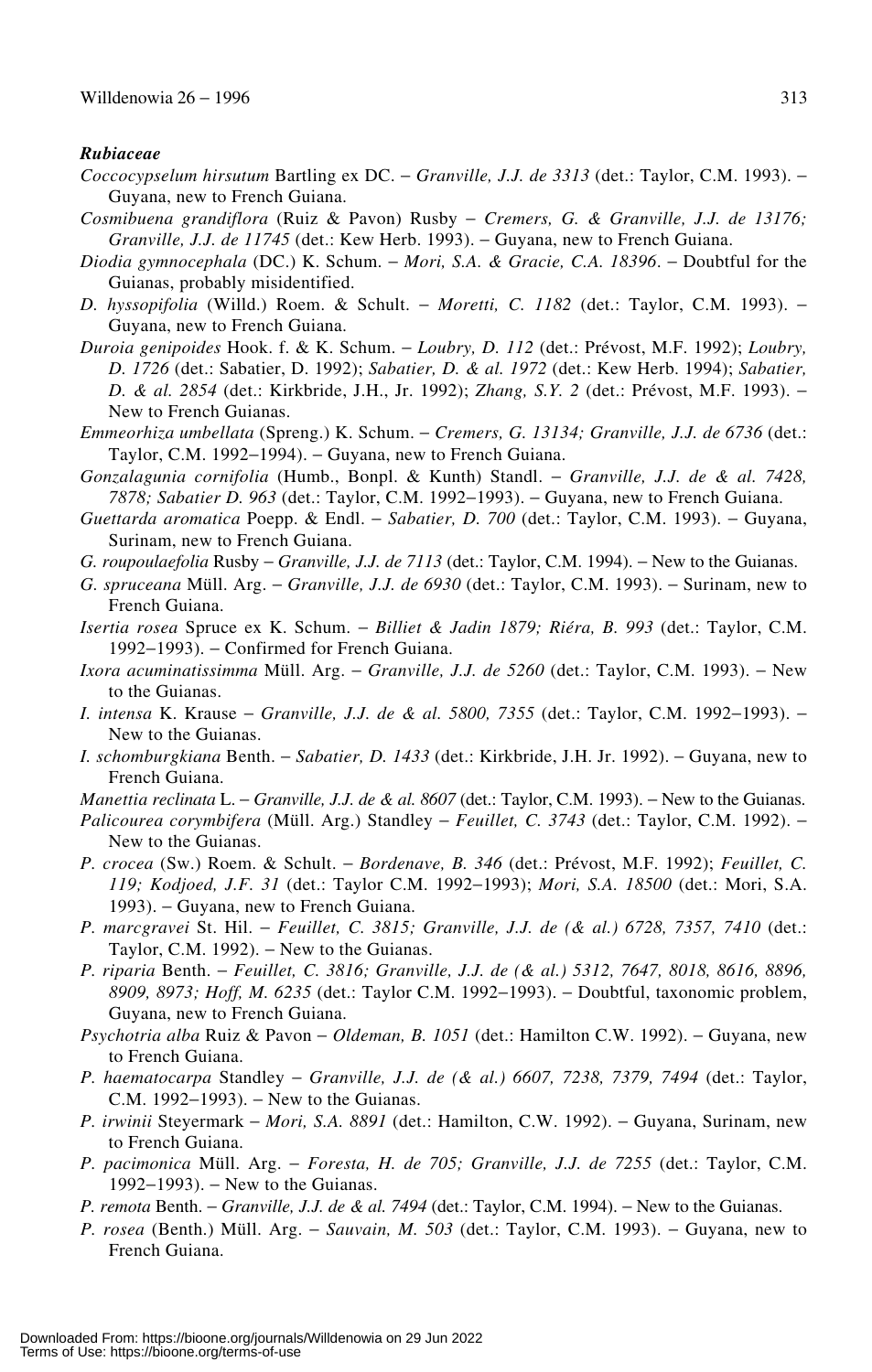- *Rudgea corniculata* Benth. − *Granville, J.J. de 9076* (det.: Taylor, C.M. 1994. − New to the Guianas.
- *R. sandemannii* Sandwith − *Granville, J.J. de (& al.) 8912, 9002, 10324* (det.: Taylor, C.M. 1994. – New to the Guianas.
- *Sabicea paraensis* (K. Schum.) Wernham − *Granville, J.J. de (& al.) 9145, 11795* (det.: Taylor, C.M. 1992−1994). − New to the Guianas.
- *Sipanea stahelii* Bremekamp − *Cremers, G. 13075* (det.: Cremers, G. 1993). − Surinam, new to French Guiana.
- *Spermacoce assurgens* Ruiz & Pavon − *Capus, F. 76; Descoings, B. & Luu, C. 20418* (det.: Taylor, C.M. 1992−1993). − Guyana, new to French Guiana.
- *S. densiflora* (DC.) Alain (≡ *Borreria densiflora* DC., Boggan & al. 1992). − *Feuillet, C. 2387,* 2388 (det.: Taylor, C.M. 1993). – Guyana, new to French Guiana.
- *Uncaria tomentosa* Willd. ex Roem. & Schult. − *Andersson, L. & al. 2038* (det.: Andersson, L. 1994). − Guyana, Surinam, new to French Guiana.

#### *Rutaceae*

*Esenbeckia pilocarpoides* subsp. *maurioides* (Mart.) Kaastra − *Bordenave, B. 313* (det.: Bordenave, B. 1992).  $-$  New to the Guianas.

*Raputia brevipedunculata* Kallunki in Brittonia 46: 283. 1994. − *Oldeman, R.A.A. 2545* (det.: Kallunki 1994). – New to science.

## *Sabiaceae*

*Ophiocaryon paradoxum* R.H. Schomb. − *Sastre, C. 4704* (det.: Grimes, J. 1994). − Guyana, new to French Guiana.

#### *Sapindaceae*

- *Cardiospermum halicacabum* L. − *Billiet & Jadin 4522* (det.: Acevedo-Rodriguez P. 1992). − Guyane, Surinam, new to French Guiana.
- *Cupania hispida* Radlk. − *Granville, J.J. de 3811* (det.: Acevedo-Rodriguez, P. 1992). − New to the Guianas.
- *C. lachnocarpa* Radlk. − *Sabatier, D. 248* (det.: Acevedo-Rodriguez P. 1992). − New to the Guianas.
- *Dodonaea viscosa* (L.) Jacq. − *Billiet & Jadin 4729* (det.: Acevedo-Rodriguez, P. 1992); *Bordenave, B. 143* (det.: Hoff, M. 1992); *Le Goff, A. 143, 196* (det.: Le Goff, A. 1992). − Guyana, Surinam, confirmed for French Guiana.
- *Matayba elegans* Radlk. *Fleury, M. 377* (det.: Acevedo-Rodriguez P. 1992). New to the Guianas.
- *M. inelegans* Spruce ex Radlk. − *Feuillet, C. 1108; Oldeman, R.A.A. B 2640; Sabatier, D. & al.* 2587 (det.: Acevedo-Rodriguez, P. 1992). – Guyana, new to French Guiana.
- *M. oligandra* Sandwith *Mori, S.A. & al. 17937* (det.: Acevedo-Rodriguez, P. 1992). Guyana, new to French Guiana.
- *M. purgans* Radlk. − *Granville, B. 4367, 4652; Oldeman, R.A.A. B. 4350* (det.: Acevedo-Rodriguez, P. 1992). – Guyana, new to French Guiana.
- *Paullinia rubiginosa* Cambess. − *Marshall, N. & Rombold, J. 160* (det.: Acevedo-Rodriguez, P. 1993). – New to the Guianas.
- *Porocystis toulicioides* Radlk. − *Barrier, S. 3833* (det.: Acevedo-Rodriguez, P. 1992). − Guyana, new to French Guiana.
- *Serjania membranacea* Splitgerber − *Billiet & Jadin 4389; Prévost, M.F. 1523* (det.: Acevedo-Rodriguez, P. 1992). – Guyana, Surinam, new to French Guiana.
- *Talisia acuminata* Radlk. − *Riéra, B. 812* (det.: Acevedo-Rodriguez, P. 1992). − New to the Guianas.
- *T. eximia* Kramer − *Acevedo-Rodriguez, P. & al. 4967* (det.: Acevedo-Rodriguez, P. 1992). − Surinam, new to French Guiana.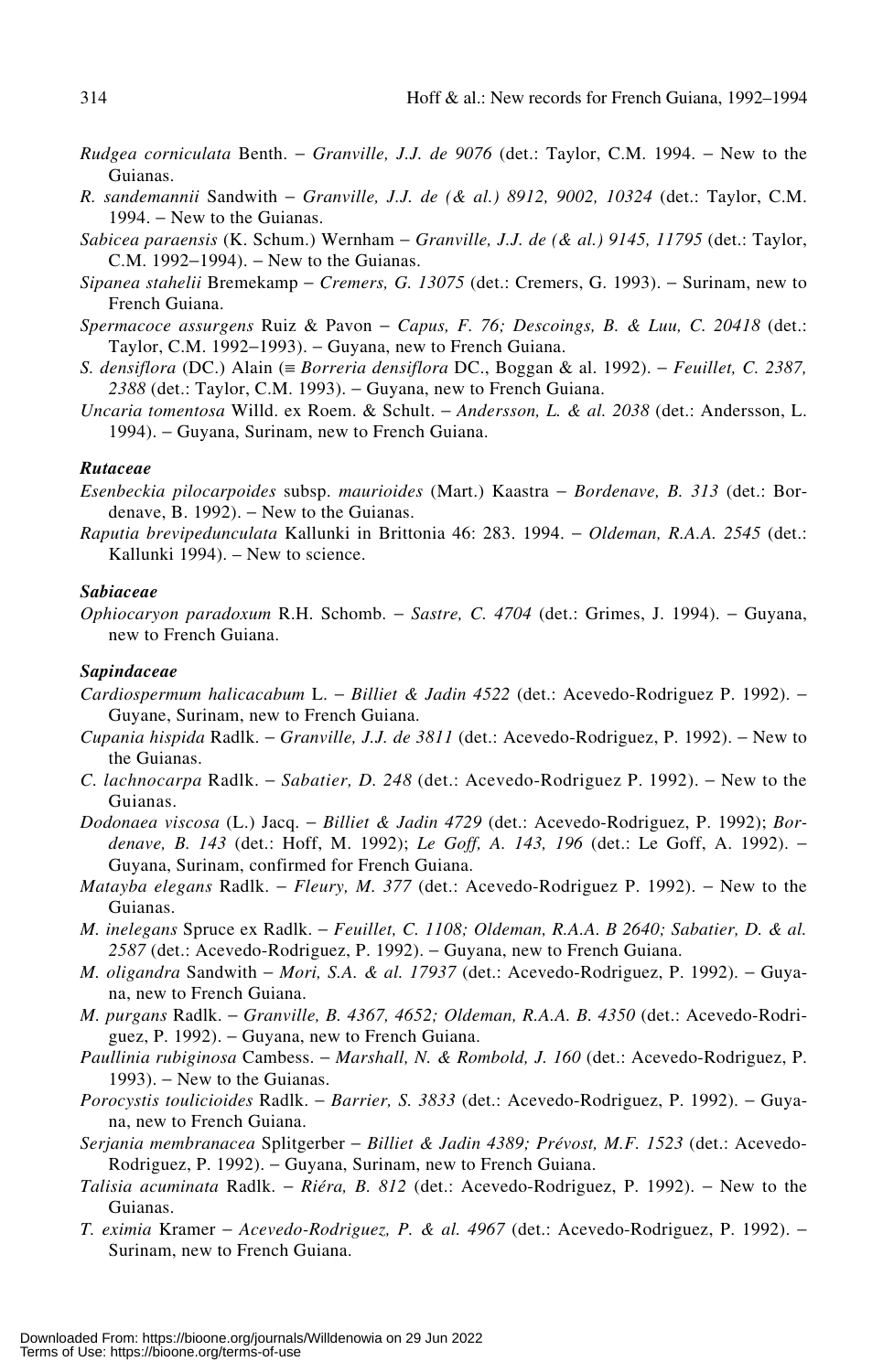- *T. hexaphylla* Vahl − *Purwanto, Y. 51* (det.: Purwanto, Y. 1994); *Riéra, B. & Sabatier, D. 1890; Sabatier, D. & al. 2949, 3607* (det.: Acevedo-Rodriguez, P. 1992−1993). − Guyana, new to French Guiana.
- *T. microphylla* Uittien − *Purwanto, Y. 506* (det.: Prévost, M.F. 1994); *Prévost & al. 3283; Sabatier D. & al. 1368, 2415, 3843* (det.: Acevedo-Rodriguez, P. 1992−1993). − Surinam, new to French Guiana.
- *Thinouia myriantha* Triana & Planchon − *Acevedo-Rodriguez, P. & al. 4985; Grenand P. 1469* (det.: Acevedo-Rodriguez, P. 1992). − Guyana, confirmed for French Guiana.
- *Urvillea ulmacea* Kunth − *Grenand, P. 504* (det.: Acevedo-Rodriguez, P. 1992). − Guyana, confirmed for French Guiana.

## *Sapotaceae*

- *Chrysophyllum sparsiflorum* Klotzsch ex Miq. − *Feuillet, C. 3936* (det.: Pennington, T.D. 1993). − Guyana, new to French Guiana.
- *Diploon cuspidatum* (Hoehne) Cronquist − *Pennington, T.D. & al. 13843* (det.: Pennington, T.D. 1993). – Guyana, new to French Guiana.
- *Micropholis submarginalis* Pires & T.D. Penn. − *Pennington, T.D. & al. 13858* (det.: Pennington, T. D. 1993).  $-$  New to the Guianas.
- *Pouteria cicatricata* T.D. Penn. − *Purwanto, Y. 1018* (det.: Prévost, M. F. 1994); *Sabatier, D. & al. 1302* (Pennington, T. D. 1993). − New to the Guianas.
- *P. congestifolia* Pilz − *Barrier, S. 4163* (det.: Pennington, T.D. 1993); *Purwanto, Y. 665* (det.: Prévost, M.F. 1994); *Sabatier, D. & Riéra, B. 2031* (det.: Werff, H. van der 1993). − New to the Guianas.
- *P. fimbriata* Baehni − *Riéra, B. & Sabatier, D. 1308* (det.: Pennington, T.D. 1993). − Guyana, new to French Guiana.
- *P. franciscana* Baehni *Sabatier, D. & al. 1637, 2368* (det.: Pennington, T.D. 1992–1993). Doubtful, not in Guiana according to Boggan & al. 1992).
- *P. putamen-ovi* T.D. Penn. *Sabatier, D. & al. 3407* (det.: Pennington, T.D. 1993). New to the Guianas.

## *Simaroubaceae*

- *Picramnia guianensis* (Aubl.) Jans.-Jac. − *Larpin, D. 611* (det.: Larpin, D. 1992). − Confirmed for French Guiana.
- *Simaba morettii* Feuillet in Candollea 38: 746. 1983. − *Moretti, C. 1027* (det.: Feuillet, C. 1983); *Purwanto, Y. 1029* (det.: Prévost M.F. 1994); *Sabatier, D. & al. 3815* (det.: Thomas, W. 1992). – New to science, probably forgotten by Boggan & al. (1992); endemic to French Guiana.
- *S. polyphylla* (Cavalcante) W. Thomas *Sabatier, D. & al. 1381* (det.: Thomas W. 1992). New to the Guianas.

## *Solanaceae*

- *Solanum morii* Knapp in Brittonia 44: 61. 1992. − *Foresta, H. de 666; Granville, J.J. de (& al.) 7446, 8120, 8629; Marshall & Rombold 236, Mori, S.A. & al. 8702, 8762; Prévost, M.F. 1613, 1815; Skog & al. 7143, 7187 (det.: Knapp 1992).* – New to science.
- *S. vanheurckii* Müll. Arg. − *Prévost, M.F. & Grenand, P. 961* (det.: Nee, M. 1993). − New to the Guianas.

#### *Verbenaceae*

- *Petrea macrostachya* Benth. − *Cremers, G. 4302* (det.: Rueda, R. 1993). − Guyana, Surinam, confirmed for French Guiana.
- *P. volubilis* L. s. l. − *Hoff, M. 6973* (det.: Cremers, G. 1992). − Doubtful, not in the Guianas according to Jansen-Jacobs in Boggan & al. (1992), probably belongs to *Petrea kohautiana* C. Presl, according to R. Rueda (in herbarium CAY).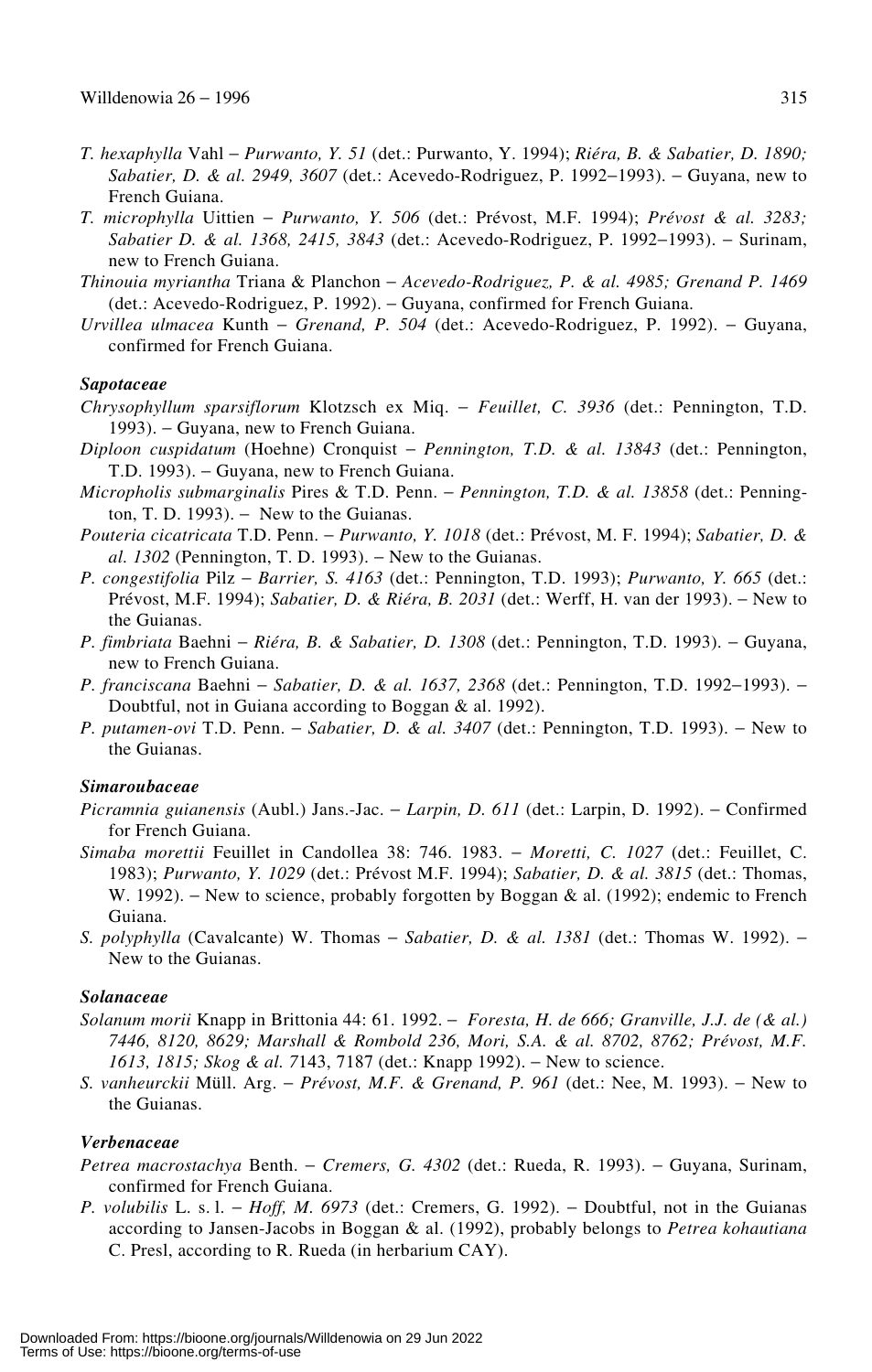#### *Vitaceae*

- *Cissus guyanensis* Desc. in Bull. Soc. Bot. France, Lett. Bot. 138: 249. 1991. − *Descoings, B. & Luu, C. 20405; Garnier, 9; Granville, J.J. de 7277; Prévost, M.F. 1149* (det.: Descoings, B. 1991). – New to science, endemic to French Guiana.
- *C. haematantha* Miq. − *Cremers, G. 7840; Descoings, B. & Luu, C. 20413; Feuillet, C. 1461, 2374; Jacquemin, H. 1605; Oldeman, R.A.A. B 1429; Raynal-Roques, A. 20084; Wachenheim 490* (det.: Descoings, B. 1995). – Surinam, new to French Guiana.
- *C. surinamensis* Desc. in Bull. Soc. Bot. France, Lett. Bot. 138: 252. 1991. − *Barrier, S. 2753* (det.: Descoings, B. 1991). − Surinam, new to science. The French Guiana specimen is doubtful, probably too young.

#### *Vochysiaceae*

*Qualea amapaensis* Balslev & Mori − *Prévost, M.F. 2755* (det.: Kawasaki, M.L. 1991). − New to the Guianas.

*Q. mori-boomii* Marcano-Berti in Pittieria 18: 5. 1989. − *Mori, S.A. & Boom, B.M. 15225* (det.: Marcano-Berti 1989). − New to science.

#### *Monocotyledoneae*

#### *Agavaceae*

*Sanseviera trifasciata* Prain − *Riéra, B. 1430* (det.: Robinson, H.E. 1992). − Cultivated, very common near the dwellings; new to the Guianas.

#### *Araceae*

- *Anthurium pentaphyllum* var. *digitatum* (Jacq.) Madison (≡ *Anthurium digitatum* (Jacq.) D. Don) – *Poncy, O. 13* (det.: Croat, T.B. 1992). – Guyana, new to French Guiana.
- *A. solitarium* (Vell.) Schott − *Granville, J.J. de (& al.) 12184; 12598* (det.: Granville, J.J. de 1993−1994). − Doubtful, not in the Guianas according to Croat in Boggan & al. (1992).
- *Philodendron billietae* Croat in Novon 5: 24. 1995. − *Billiet, F. & Jadin, B. 4600, 4714, 5740; Cremers, G. (& al.) 11683, 12718, 12723; Croat 74230, 74321, 74335, 76441; Granville, J.J. de 11833; Prévost, M.F. 17397* (det.: Croat, T.B. 1993–1995). − New to science.
- *Ph. cremersii* Croat & Grayum in Novon 4: 211. 1994. − *Cremers, G. 9828; Granville, J.J. de 6700* (det.: Croat, T.B. 1994). − New to science, endemic for French Guiana.
- *Ph. duckei* Croat & Grayum in Novon 4: 213. 1994. − *Cremers, G. 12988* (det.: Croat T.B.  $1994$ ). – New to science.
- *Ph. guianense* Croat & Grayum in Novon 4: 215. 1994. − *Mori, S.A. & al. 23324* (det.: Croat, T.B. 1994). – New to science.
- *Ph. guttiferum* Kunth − *Bordenave, B. 454* (det.: Prévost, M.F. 1992); *Bordenave, B. 577* (det.: Blanc, P. 1994); *Bordenave, B. 757 A* (det.: Bordenave, B. 1994); *Purwanto, Y. 530* (det.: Purwanto, Y. 1994). − Doubtful, not in the Guianas according to Croat in Boggan & al. (1992).
- *Ph. riedelianum* Schott − *Billiet & Jadin 5738* (det.: Billiet, F. 1993); *Billiet & Jadin 5790; Mori, S.A. & al. 22845* (det.: Croat, T.B. 1993–1994). – New to the Guianas.
- *Ph. wittianum* Engl. *Croat, T.B. 74173; Mori, S.A. & al. 22830* (det.: Croat, T.B. 1993). New to the Guianas.
- *Rhodospatha oblongata* Poepp. − *Bordenave, B. 663 B* (det.: Blanc, P. 1994); *Croat, T.B. 74182, 74274; Oldeman, R.A.A. 2761* (det.: Croat, T.B. 1993−1994). − Guyana, Surinam, new to French Guiana.

*Syngonium angustatum* Schott − *Cremers, G. 12716* (det.: Croat, T.B. 1993). − New to the Guianas.

*Xanthosoma granvillei* Croat & Thomps. in Novon 5: 26. 1995. − *Billiet, F. & al. 4424; Cremers, G. 6184, 12728, 12968, 13031; Croat, T. 74131, 74283; Feuillet, C. 548; Granville, J.J. de 345, 2410, 4480, 4486, 5420, 5531, 8608, 8837, 9042, 10482, 10649; Hoff, M. 6475, 6585; Mori, S.A. & al. 15575, 18865, 18935, 21083, 22194; Oldeman, R.A.A. B 450; Prévost, M.F. 1798, 2503* (det.: Croat, T. & Thompson 1995). – New to science, endemic to French Guiana.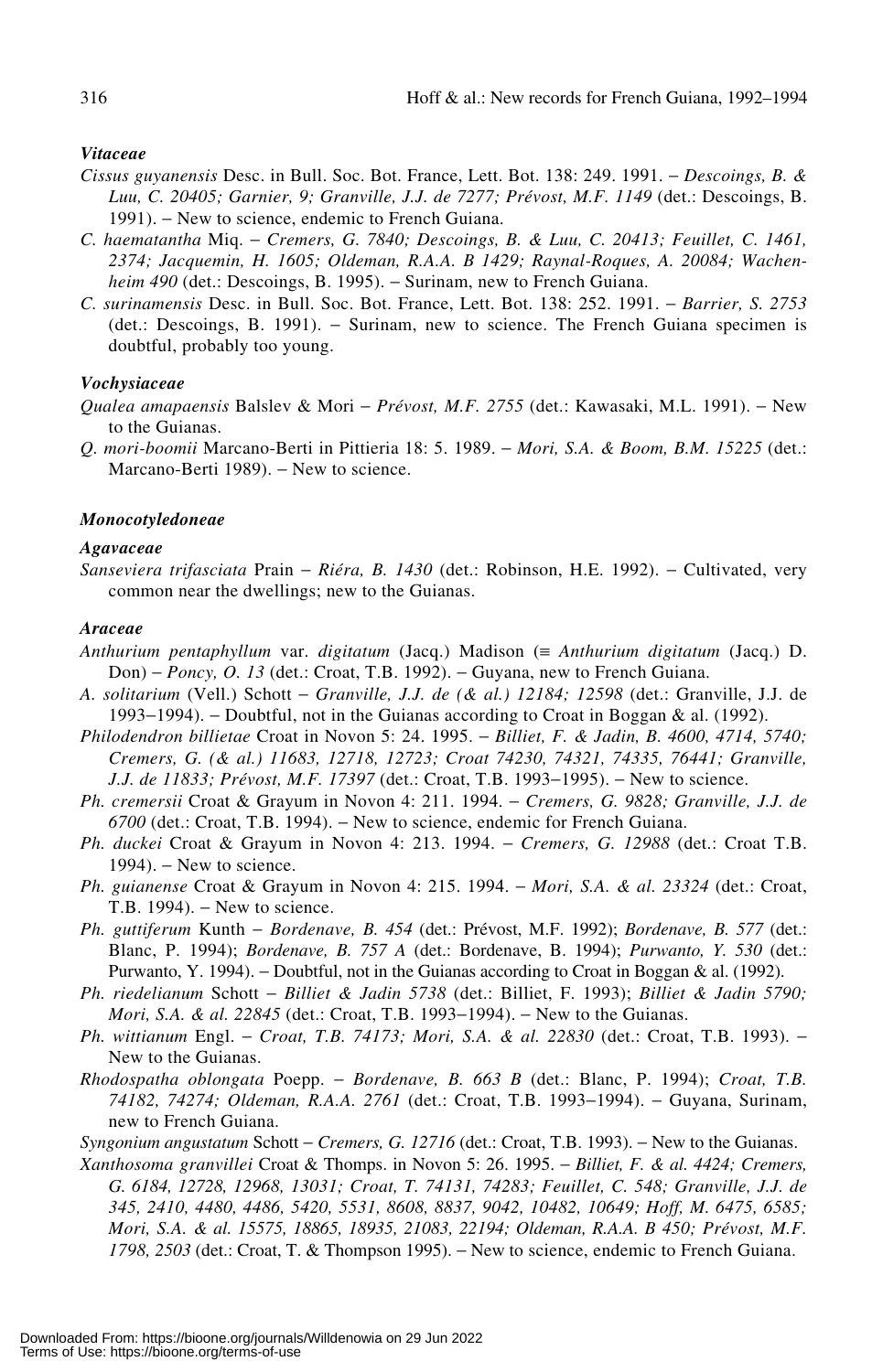#### *Arecaceae*

- *Astrocaryum gynacanthum* Mart. − *Bordenave, B. 552 B* (det.: Granville, J.J. de 1993); *Bordenave, B. 716* (det.: Granville, J.J. de 1994); *Cremers, G. 7966* (det.: Kahn, B. 1992); *Cremers, G. 11578* (det.: Granville, J.J. de 1992). − Guyana, new to French Guiana.
- *Bactris floccosa* Spruce − *Granville, J.J. de & al. 11991* (det.: Granville, J.J. de 1993). − New to the Guianas.
- *B. geonomoides* Drude − *Granville, J.J. de & al. 11992* (det.: Granville, J.J. de 1993); *Granville, J.J. de 12630* (det.: Granville, J.J. de 1994); *Hoff, M. 6804* (det.: Granville, J.J. de 1992). − New to the Guianas.

*Geonoma arundinacea* Mart. − *Granville, J.J. de 4803* (det.: Read, R.W. 1993. − New to the Guianas.

- *G. fusca* Wess. Boer − *Granville, J.J. de 4285* (det.: Read, R.W. 1993). − Guyana, new to French Guiana.
- *Scheelea macrolepis* Burret − *Grenand, P. 1249* (det.: Granville, J.J. de 1992). − New to the Guianas.

## *Bromeliaceae*

*Ananas nanus* (L.B. Sm.) L.B. Sm. − *Larpin, D. 756* (det.: Larpin, D. 1992). − (≡ *Ananas ananassoides* var. *nanus* L.B. Sm. = *Ananas ananassoides* (Baker) L.B. Sm.). − Doubtful taxon.

#### *Burmanniaceae*

*Burmannia flava* Mart. − *Riéra, B. 1159* (det.: Maas, P.J.M. 1992). − Guyana, Surinam, new to French Guiana.

## *Commelinaceae*

*Murdannia nudiflora* (L.) Brenan − *Cremers, G. 13028* (det.: Cremers, G. 1993). − Surinam, new to French Guiana.

## *Cyclanthaceae*

*Stelestylis surinamensis* Harling − *Cremers, G. 12297, 13063; Granville, J.J. de 4099, 4316; Larpin, D. 491, 902; Oldeman, R.A.A. B 2612; Sarthou, C. 247; Villiers, J.F. 4047* (det.: Blanc, P. 1993). – Surinam, new to French Guiana.

#### *Cyperaceae*

- *Cyperus hermaphroditus* (Jacq.) Standley − Cited by Lemée (1955: 171) as *Mariscus tovarii* Kunth) − Guyana, confirmed for French Guiana.
- *Lagenocarpus guianensis* Nees − *Hoff, M. & Cremers, G. 5689* (det.: Thomas W. 1994). − Guyana, Surinam, new to French Guiana.
- *Rhynchospora amazonica* subsp. *guianensis* (Kük.) T. Koyama (= *Ephippiorhynchium longirostre* Nees) − *Chapuis, J. 39* (det.: Granville J.J. de 1994). − Guyana, confirmed for French Guiana.
- *Scleria macrogyne* C.B. Clarke − *Cremers, G. & Petronelli, P. 11733* (det.: Goetghebeur, P. 1993). − Guyana, Surinam, new to French Guiana.
- *S. tepuiensis* Core − *Granville, J.J. de 3363; Mori, S.A. & al. 23241* (det.: Thomas, W. 1994). − Guyana, new to French Guiana.
- *S. triquetra* M.T. Strong in Novon 4: 300. 1994. − *Granville, J.J. de 9777* (det.: Strong M.T. 1994). – New to science.

#### *Heliconiaceae*

*Heliconia marginata* (Griggs) Pittier − *Mori, S.A. & al. 23811* (det.: Gracie, C.A. 1994). − Guyana, Surinam, new to French Guiana.

## *Marantaceae*

*Calathea masiorum* Kennedy in Brittonia 47: 156. 1995. − *Mori, S. A. & al. 22909* (det.: Kennedy, H. 1994); *Mori S.A. & al. 23836, 23904* (det.: Mori, S. A. 1994). − New to science.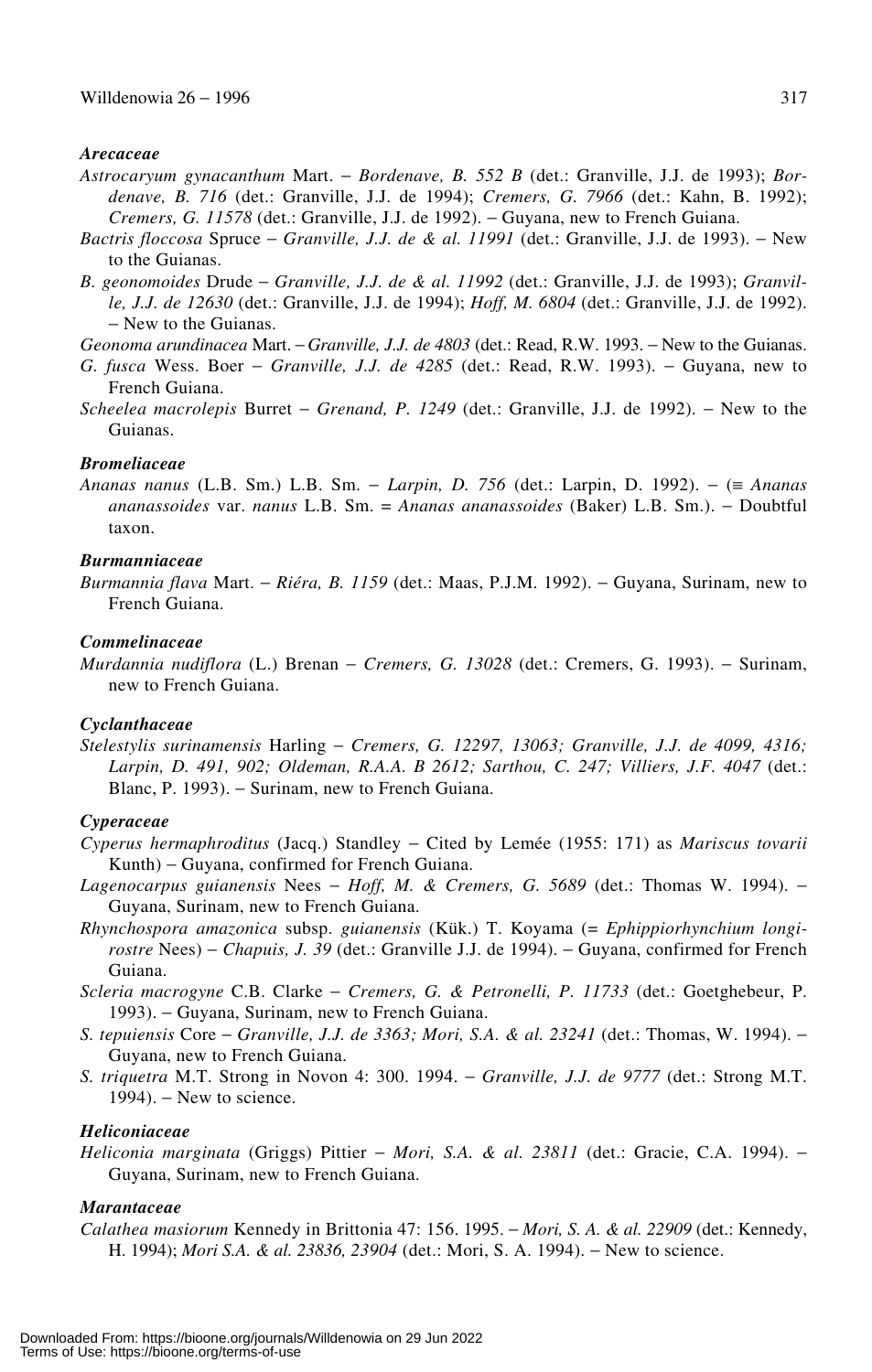- *C. mansonis* Körn. − *Cremers, G. 7555; Granville, J. J. de 344; Oldeman, R.A.A. 2759* (det.: Andersson, L. 1993). − Surinam, confirmed for French Guiana.
- *C. microcephala* (Poepp. & Endl.) Körn. (probably = *Calathea micans* (Mathieu) Körnicke, according to Cremers & Hoff 1994). − *Cremers, G. & al. 13011* (det.: Granville, J.J. de 1993); *Fleury, M. 892* (det.: Andersson, L. 1992); *Granville, J.J. de 11662* (det.: Granville, J.J. de 1992). − Confirmed for French Guiana.
- *C. propinqua* (Poepp. & Endl.) Körn. − *Billiet & Jadin 5789* (det.: Cremers, G. 1993); *Cremers, G. (et al.) 6721, 11987* (det.: Andersson, L. 1992−1993); *Granville, B 4431* (det.: Mori, S.A. 1992); *Granville, J.J. de & al. 11821* (det.: Granville, J.J. de 1993*); Maas, P.J.M. & al.* 2205<sup></sup> (det.: Maas, P.J.M. 1992). − Guyana, Surinam, new to but common in French Guiana.
- *C. zingiberina* Körn. − *Granville, J.J. de 5419* (det.: Andersson, L. 1993). − Guyana, Surinam, confirmed for French Guiana.
- *Maranta divaricata* Roscoe *Granville, J.J. de & al. 12166* (det.: Granville, J.J. de 1993). Doubtful, not in Guiana according to Kennedy in Boggan & al. 1992, probably *Maranta rupicola* L. Andersson.

## *Orchidaceae*

- *Cryptarrhena lunata* R. Br. − *Ek, R.C. & Montfoort, D. 119* (det.: Christenson, E.A. 1993). − Confirmed for French Guiana.
- *Dichaea muricata* (Sw.) Lindl. − *Ek, R.C. & Montfoort, D. 144; Mori, S.A. & al. 21041* (det.: Christenson, E.A. 1992−1993). − Doubtful, rejected name according to Christenson in Boggan & al. (1992).
- *Encyclia fragrans* var. *aemula* (Lindl.) Dressler − *Ek, R.C. & Montfoort, D. 72* (det.: Christenson, E.A. 1993). – New to French Guiana.
- *Epidendrum aristatum* Hook. − *Feuillet, C. & al. 10130* (det.: Christenson, E.A. 1992). − New to the Guianas, but probably numbering error, *Feuillet C. & al. 10130* is a *Melastomataceae*.
- *E. ecostatum* Pabst − *Determann, R.O. 119; Granville, J.J. de & al. 7815* (det.: Christenson, E.A. 1993). − New to the Guianas.
- *E. oldemanii* Christenson in Brittonia 46: 54. 1994. − *Mori, S.A. & al. 22345, 22915* (det.: Christenson, E.A. 1993). − New to science.
- *E. unguiculatum* (C. Schweinf.) Garay & Dunst. − *Cremers, G. 6492, 13027; Determann, R.O. 73; Granville, J.J. de, 1655, 1865* (det.: Christenson, E.A. 1993); *Granville, J.J. de 2218* (det.: Leonard, E.C. 1993); *Granville, J.J. de (& al.) 5431, 7572, 8871; Jacquemin, H. 1577, 1822; Lescure, J.P. 167; Moretti, C. 505; Mori, S.A. 20999; Sastre C. 4393; Veyret, Y. 1415* (det.: Christenson, E.A. 1993). − Surinam, new to French Guiana.
- *Gongora pleiochroma* Reichenb. f. − *Mori, S.A. 20994* (det.: Christenson, E.A. 1992). − Guyana, new to French Guiana.
- *Koellensteinia hyacinthoides* Schlecht. − *Granville, J.J. de 11634* (det.: Moonen, J. 1992). − Surinam, new to French Guiana.
- *Maxillaria brachybulbon* Schlecht. − *Mori, S.A. & al. 22309* (det.: Christenson, E.A. 1992). − New to the Guianas.
- *M. porrecta* Lindl. *Granville, J.J. de & al. 10744* (det.: Carnevali, G. 1994). Guyana, new to French Guiana.
- *Pelexia delicatula* Szlach. & Veyret in Fragm. Florist. Geobot. 39: 471. 1994. − *Oldeman, R.A.A. 2785* (det.: Szlachetko, D.L. & Veyret, Y. 1994). – New to science, endemic to French Guiana.
- *Pleurothallis archidiaconi* Ames − *Cremers, G. 12758* (det.: Luer, C.A. 1993); *Mori, S.A. & al.* 2*3131* (det.: Christenson, E.A. 1994). – New to the Guianas.
- *P. barthelemyi* C.A. Luer in Bull. Mus. Natl. Hist. Nat., B, Adansonia 16: 231. 1995. − *Luer, C.A. & al. 12241* (det.: Luer, C.A. 1994−1995). − New to science, endemic to French Guiana.
- *P. breviscapa* C. Schweinf. − *Cremers, G. 13087* (det.: Luer, C.A. 1993). − Guyana, new to French Guiana.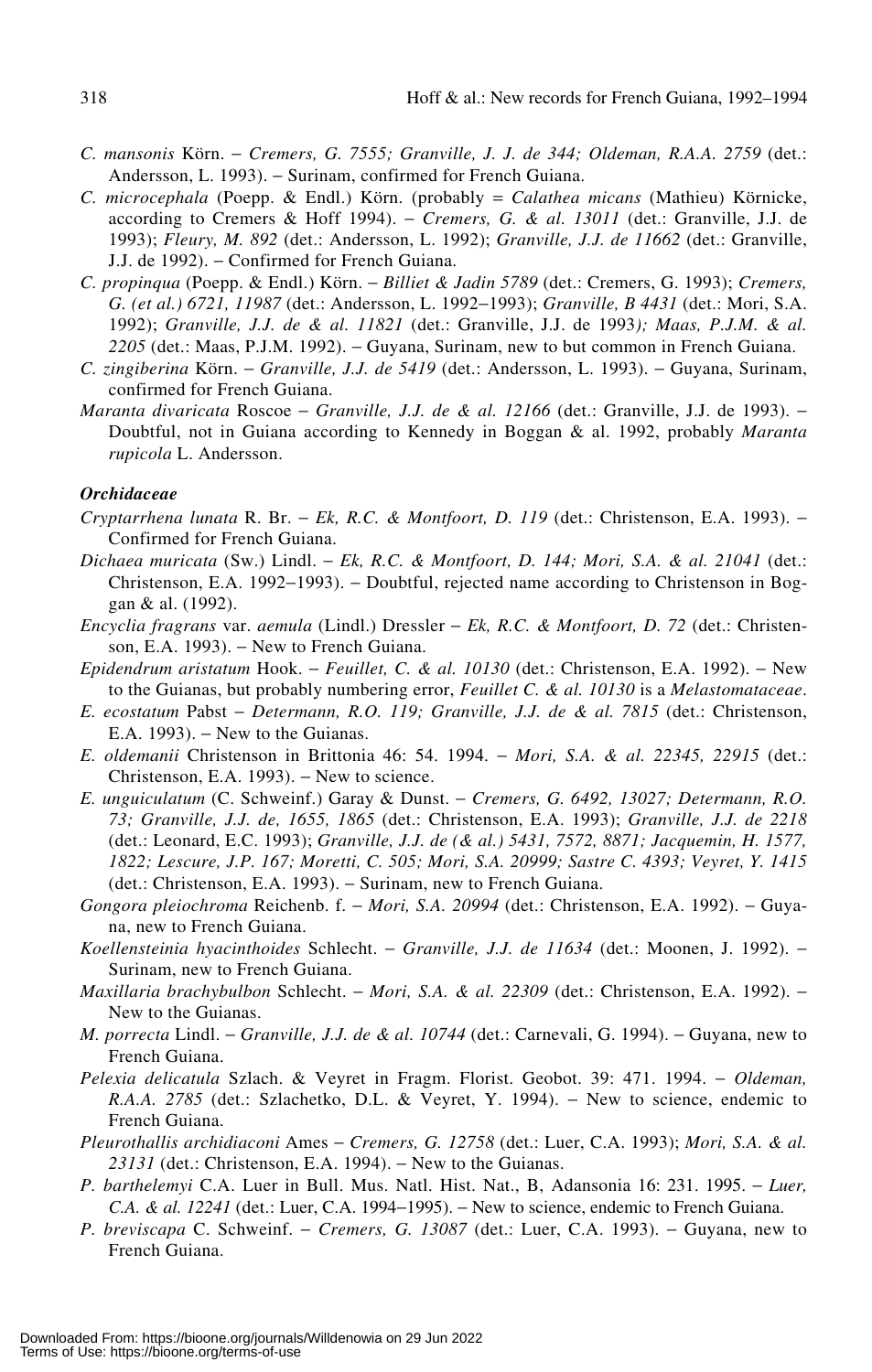- *Sarcoglottis degranvillei* Szlach. & Veyret in Fragm. Florist. Geobot. 39: 473. 1994. − *Granville, J.J. de 2437; Sagot, P.A. 1021* (det.: Szlachetko, D.L. & Veyret, Y. 1994). − New to science, endemic to French Guiana.
- *Schomburgkia marginata* Lindl. − *Granville, J.J. de & al. 9813* (det.: Christenson, E.A. 1992); *Mori, S.A. & al. 21627* (det.: Christenson, E.A. 1993); *Granville, J.J. de 12591* (det.: Granville, J.J. de 1994. − Guyana, Surinam, new to French Guiana.
- *Sobralia fimbriata* Poepp. & Endl. − *Determann, R.O. 126* (det.: Christenson, E.A. 1993). − Surinam, new for French Guiana.
- *Vanilla barrereana* Szlach. & Veyret in Bull. Mus. Natl. Hist. Nat., B, Adansonia 16: 220. 1995. − *Cremers 4523* (det.: Szlachetko, D.L. & Veyret, Y. 1994. − New to science, endemic to French Guiana.
- *V. pompona* Schiede − *Cremers, G. & al. 13016* (det.: Christenson E.A. 1994). − Guyana, Surinam, confirmed for French Guiana.
- *V. porteresiana* Szlach. & Veyret in Bull. Mus. Natl. Hist. Nat., B, Adansonia 16: 219. 1995. − *Oldeman, R.A.A. 2087* (det.: Szlachetko, D.L. & Veyret, Y. 1994). – New to science, endemic to French Guiana.

#### *Poaceae*

- *Digitaria bicornis* (Lam.) Roem. & Schult. − *Albertini, S. 91* (det.: Albertini S. 1994). − Doubtful according to Judziewicz (1990), probably *D. ciliaris* (Retz.) Koeler or *D. nuda* Schumach.
- *Paspalum distichum* L. − *Cremers, G. 7110* (det.: Gouda, E.J. 1994); *Le Goff, A. 176* (det.: Le Goff, A. 1992). – Guyana, Surinam, new to French Guiana.
- *Phyllostachys bambusoides* Siebold & Zucc. − *Mori, S.A. & al. 22709* (det.: Prance, G.T. 1993). − Doubtful, cultivated or misidentification?
- *Tripsacum andersonii* J.R. Gray − *Mori, S.A. & Gracie, C.A. 18423* (det.: Judziewicz, E.J. 1993). − New to the Guianas, omitted by Boggan & al. (1992).

#### *Rapateaceae*

- *Rapatea saülensis* B.M. Boom in Brittonia 46: 314. 1994. − *Cremers, G. & al. 12998* (det.: Boom, B.M. 1994). − New to science, endemic to French Guiana.
- *Spathanthus unilateralis* var. *jenmani* (N.E. Br.) Maguire − *Granville, J.J. de 12540* (det.: Granville, J.J. de 1994). − Guyana, new to French Guiana.

#### *Smilacaceae*

*Smilax saulensis* J.D. Mitchell in Brittonia 46: 225. 1994. − *Irwin 48597; Mori, S.A. 18594* (det.: Mitchell, J.D. 1994). − New to science, endemic to French Guiana.

## **Acknowledgements**

The authors thank all the specialists who have sent their new determinations, in particular Dr Scott A. Mori as far as the Saül area is concerned and the whole team of the "Flora of the Guianas" and the department "Biological Diversity of the Guianas", Smithsonian Institution. To Mme Catherine Vollmer the authors are grateful for the English translation.

## **References**

- Berg, C. C. 1992: Flora of the Guianas, Ser. A, 11: *Ulmaceae, Moraceae, Cecropiaceae, Urticaeae, Casuarinaceae*. – Koenigstein.
- Boggan, J., Funk, V., Kelloff, C., Hoff, M., Cremers, G. & Feuillet, C. 1992: Checklist of the plants of the Guianas (Guyana, Surinam, French Guiana). – Washington.
- Cowan, R. S. & Lindeman, J. C. 1989: Flora of the Guianas, Ser. A, 7: *Caesalpiniaceae* p.p. Koenigstein.